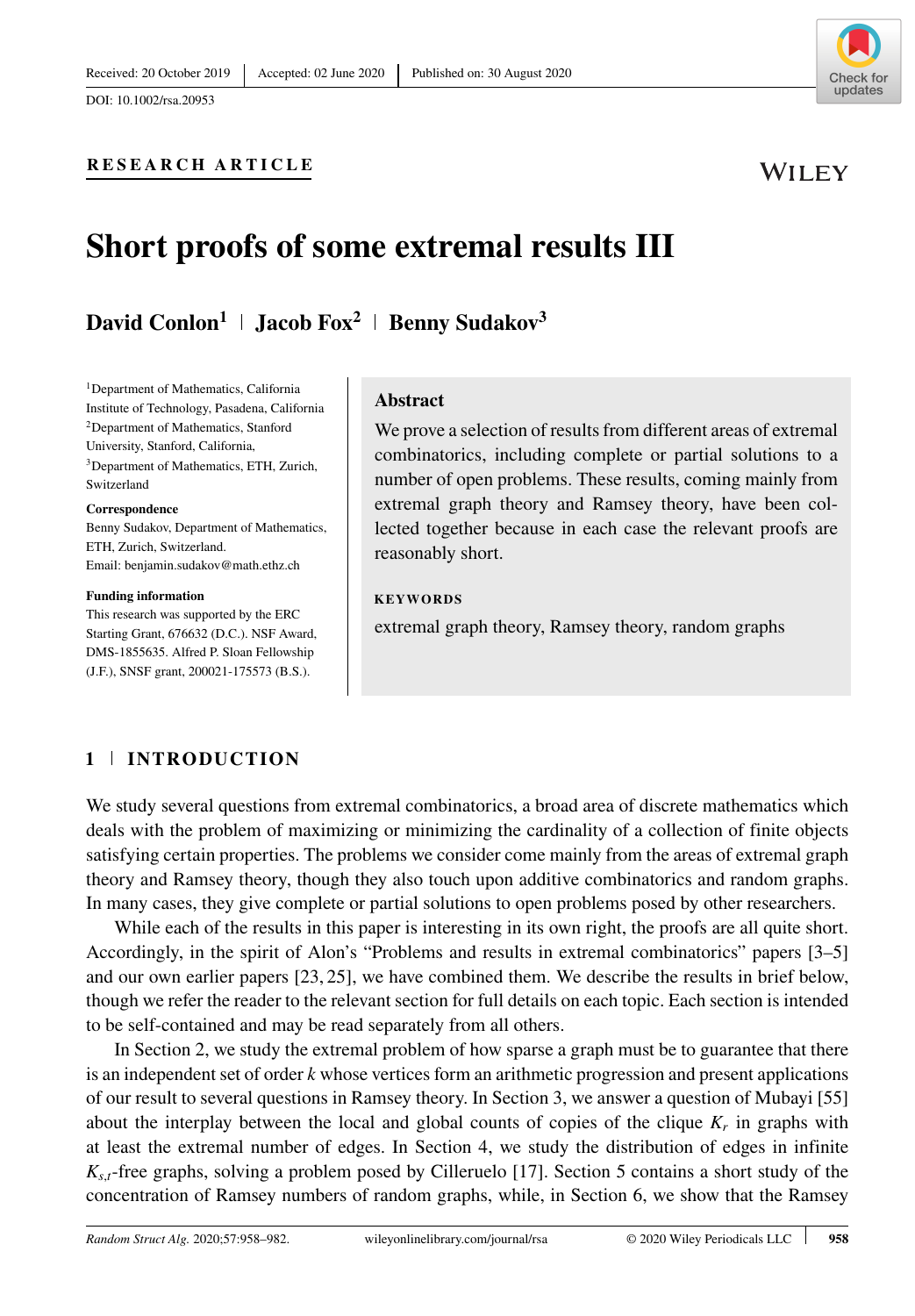multiplicity of a graph may change substantially when we increase the number of colors from two to three. Finally, we partially answer a Ramsey problem of Füredi, Gyárfás, and Simonyi [40] on connected matchings in Section 7.

All logarithms are base 2 unless otherwise stated. For the sake of clarity of presentation, we systematically omit floor and ceiling signs whenever they are not crucial. We also do not make any serious attempt to optimize absolute constants in our statements and proofs.

## **2 INDEPENDENT ARITHMETIC PROGRESSIONS**

A classical theorem of Turán [61] shows that any graph on *n* vertices with less than  $\frac{n(n-k+1)}{2(k-1)}$  edges contains an independent set of order *k*. The celebrated Szemerédi's theorem [59] states that for  $\delta > 0$ ,  $k \in \mathbb{N}$ , and *n* sufficiently large in terms of *k* and  $\delta$ , any subset of  $[n] = \{1, \ldots, n\}$  of order at least  $\delta n$  contains a *k*-term arithmetic progression. Here we marry the themes of these results and deduce as consequences bounds on three other well-studied problems on rainbow arithmetic progressions and set mappings.

Given a graph with vertex set [*n*], a *k*-term arithmetic progression is said to be *independent* if it is an independent set in the graph. Our main result is a Turán-type theorem, showing that any sparse graph on vertex set [*n*] contains an independent arithmetic progression. Before proving this result, we need a standard estimate from number theory. Note that all logs will be taken to base *e*.

**Lemma 2.1.** *There is a positive constant*  $\eta$  *such that, for all*  $n \geq \eta^{-1}k \log k$ *, the number of integers from* [*n*] *which are relatively prime to* 1*,* 2*,* …*, k is at least n*∕ log *k.*

*Proof.* Writing  $\Phi(x, y)$  for the number of integers less than or equal to *x* all of whose prime factors are greater than *y*, a result of Buchstab (see Section 7.2 of [54]) says that

$$
\Phi(x, y) = \frac{w(u)x}{\log y} - \frac{y}{\log y} + O\left(\frac{x}{\log^2 x}\right),\,
$$

where *u* is defined by  $y = x^{1/u}$  and  $w(u)$  is the Buchstab function, equal to  $1/u$  for  $1 < u \le 2$ and asymptotic to  $e^{-\gamma}$ , with  $\gamma$  the Euler-Mascheroni constant, as *u* tends to infinity. For *k* sufficiently large, say  $k \geq k_0$ , and  $n \geq k \log k$ , the required estimate with  $\eta = 1/10$  easily follows by applying this result with  $x = n$  and  $y = k$ . For  $k < k_0$ , the estimate follows by choosing  $\eta$  such that  $\eta^{-1} \ge$ max(20 log  $k_0$ ,  $k_0$  log  $k_0$ ). Then  $n \ge k_0$  log  $k_0$ , so that  $\Phi(n, k) \ge \Phi(n, k_0) \ge n/10 \log k_0 \ge \eta n/\log k$ . ■

Our main result, which is tight up to the logarithmic factor, is now as follows.

**Theorem 2.2.** *There is a positive constant*  $\epsilon$  such that any graph G on [n] with fewer than  $\epsilon \frac{n^2}{k^2 \log k}$ *edges contains a k-term independent arithmetic progression.*

*Proof.* We split into two cases, depending on the size of *n*. For  $n \geq 2\eta^{-1}k^2 \log k$ , where  $\eta$  is as in Lemma 2.1, we consider the set of integers *X* which are relatively prime to  $1, 2, \ldots, k$  and let A be the set of *k*-term arithmetic progressions in [*n*] whose difference is in *X*. We can form an arithmetic progression in A by choosing the first term from  $\lfloor n/2 \rfloor$  and the common difference from  $X \cap \lfloor n/2k \rfloor$ . Therefore, since  $n/2k \geq n^{-1}k \log k$ , Lemma 2.1 applies to show that  $|A| \geq 1/n^2/4k \log k$ . Each pair of integers are in arithmetic progressions with at most one common difference in *X* and, hence, are in at most  $k - 1$  arithmetic progressions in A. Thus, the number of arithmetic progressions in A which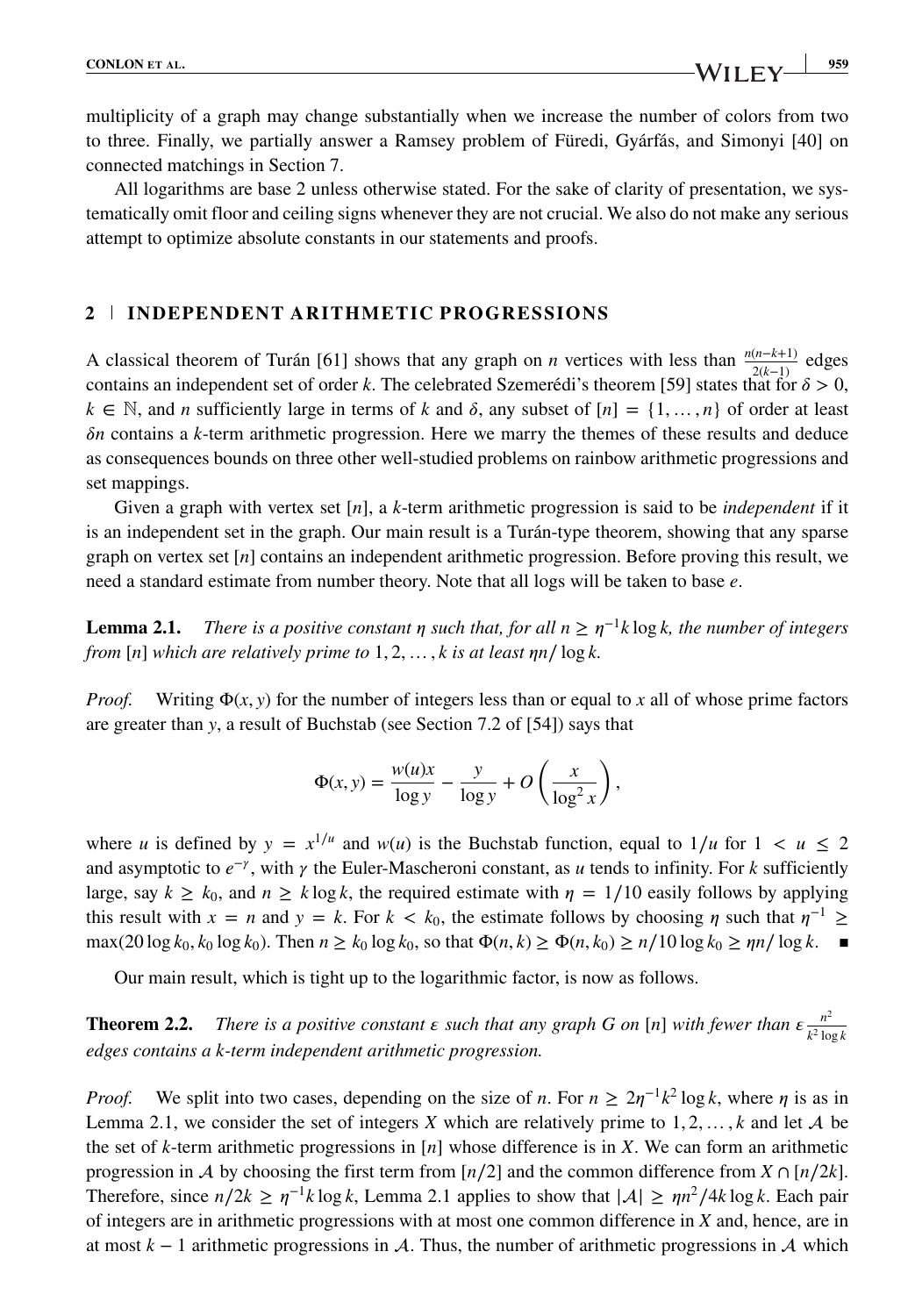contain an edge of *G* is at most  $e(G)$ *k*. Taking  $\epsilon < \eta/8$ , we have that  $e(G)$ *k*  $< \epsilon \frac{n^2}{k \log k} < |\mathcal{A}|$ , so there is an arithmetic progression in  $A$  which forms an independent set.

For the second case, when  $n < 2\eta^{-1}k^2 \log k$ , we let *B* be the set of *k*-term arithmetic progressions in [*n*] whose difference is a prime. By the same argument as in the previous case, the number of arithmetic progressions in *B* which contain an edge of *G* is at most  $e(G)k < \varepsilon \frac{n^2}{k \log k}$ . On the other hand, the number of progressions in *B* is at least  $\pi(n/2k)n/2$ , where  $\pi(x)$  is the prime counting function. Since there exist positive constants *a* and *C* such that  $\pi(x) > a \frac{x}{\log x}$  and  $2\eta^{-1}k^2 \log k < k^C$ , we have that  $\pi(n/2k)n/2 > \frac{a}{4C}$ *n*2  $\frac{n}{k \log k}$ . Therefore, for *ε* < *a*/(4*C*), there is an independent arithmetic progression. ■

In a coloring of [*n*], an arithmetic progression is *rainbow* if its elements are all different colors. The *sub-Ramsey number*  $sr(m, k)$  is the minimum *n* such that every coloring of [*n*] in which no color is used more than *m* times has a rainbow *k*-term arithmetic progression. Alon, Caro, and Tuza [6] proved that there are constants  $c, c' > 0$  such that

$$
c' \frac{mk^2}{\log mk} \le sr(m, k) \le cmk^2 \log(mk).
$$

They also showed that there is an upper bound on  $sr(m, k)$  which is linear in *m* but with a worse dependence on *k*, namely,  $sr(m, k) \leq cmk^3$ . The lower bound was later improved by Fox, Jungić, and Radoičić [34] to  $sr(m, k) \geq c'mk^2$ . Here we improve on the upper bound of Alon, Caro, and Tuza [6].

**Corollary 2.3.** *There is a constant c such that the sub-Ramsey number satisfies*

$$
sr(m,k) \leq cmk^2 \log k.
$$

*Proof.* Consider a coloring of  $[n]$  with  $n = \varepsilon^{-1} m k^2 \log k$ , with  $\varepsilon$  as in Theorem 2.2, where no color appears more than *m* times. Define a graph on [*n*] where two integers are adjacent if they receive the same color. The graph consists of a disjoint union of cliques of order at most *m*. Since the maximum of  $\sum_i \binom{x_i}{2}$  under the constraint  $\sum_i x_i = n$  occurs when each term is as large as possible, the number of edges in this graph is at most  $\frac{n}{m} {m \choose 2} < \frac{nm}{2}$ . Therefore, by our choice of *n*, the number of edges is such that Theorem 2.2 applies to give an independent *k*-term arithmetic progression, which is a rainbow arithmetic progression in our coloring of  $[n]$ .

Let  $T_k$  denote the smallest positive integer *t* such that for every positive integer *m*, every equinumerous *t*-coloring of [*tm*] contains a rainbow *k*-term arithmetic progression. Jungic, Licht (Fox), Mahdian, ´ Nešetřil, and Radoičić [46] proved that there are positive constants  $c, c'$  such that

$$
c'k^2 \le T_k \le ck^3.
$$

They conjectured that the lower bound is correct, that is,  $T_k = \Theta(k^2)$ , a problem which was reiterated in the survey [47]. Here we make progress on this conjecture, improving the upper bound to  $ck^2 \log k$ . Note that an equinumerous *t*-coloring of  $[m]$  uses each color exactly *m* times, so  $T_k$  is at most the maximum of  $sr(m, k)/m$  over all positive integers m. Hence, by Corollary 2.3, we obtain the following corollary.

#### **Corollary 2.4.** *There is a constant c such that*

$$
T_k \le ck^2 \log k.
$$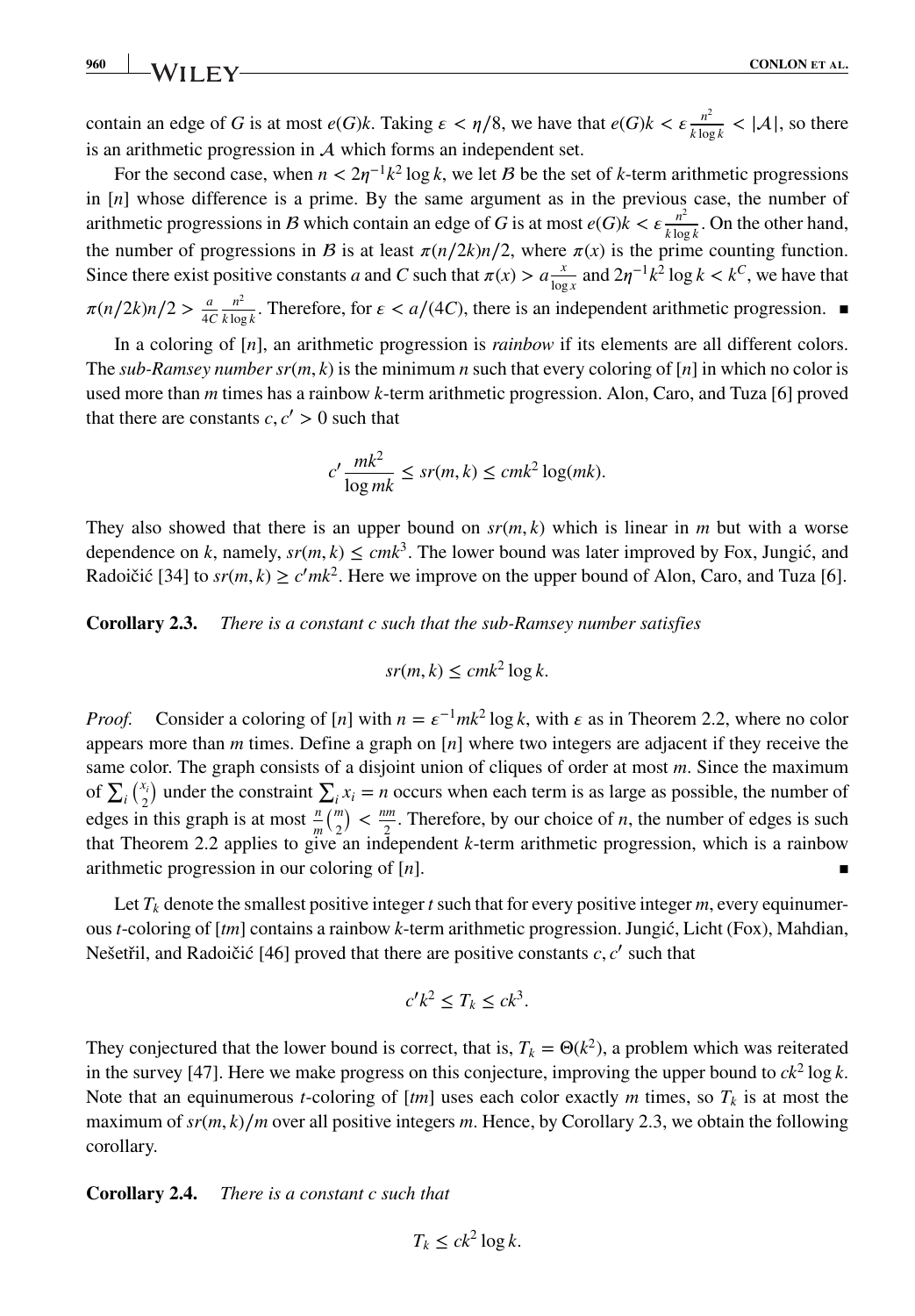Motivated by the set mapping problem of Erdős and Hajnal, Caro  $[16]$  proved that for every positive integer *k*, there is a minimum integer  $n_0 = n_0(k)$  such that, for all  $n \ge n_0$  and every permutation  $\pi$ :  $[n] \rightarrow [n]$ , there is a *k*-term arithmetic progression *A* such that  $\pi(i) \notin A$  for all  $i \in A$ . Moreover, he showed that there are constants  $c, c' > 0$  such that  $c'k^2/\log k \le n_0(k) \le k^2 2^{c \log k/\log \log k}$ . Alon, Caro, and Tuza [6] used the same methods they had used to bound *sr*(*m, k*) to improve the earlier upper bound to  $n_0(k) \le ck^2 \log k$ . Our result gives a simple alternative proof of this.

#### **Corollary 2.5.** *There is a constant c such that*

$$
n_0(k) \le ck^2 \log k.
$$

*Proof.* Consider the graph on [*n*] with edges  $(i, \pi(i))$  for  $i \in [n]$ . This graph has at most *n* edges. By choosing *c* large enough, we can make the number of edges such that Theorem 2.2 applies to give an independent arithmetic progression in this graph. This arithmetic progression has the required property.  $\blacksquare$ 

### **3 JOINTS AND CLIQUES**

Let  $t_r(n)$  denote the number of edges in the balanced complete *r*-partite graph  $T_{n,r}$  with *n* vertices (so parts differ in size by at most one). Turán's theorem [61] says that the maximum possible number of edges in a  $K_{r+1}$ -free graph on *n* vertices is  $t_r(n)$ , with equality if and only if the graph is  $T_{n,r}$ . Hence, a graph on *n* vertices with at least  $t_r(n)$  edges which is not  $T_{n,r}$  must have at least one  $K_{r+1}$ . Must it have many  $(r + 1)$ -cliques? Must there be an edge in many  $(r + 1)$ -cliques? Questions of this sort have been studied since the early days of extremal graph theory.

Rademacher, in unpublished work from 1950, proved that every graph on *n* vertices with  $t_2(n) + 1$ edges contains at least |*n*/2 | triangles, which is tight by adding an edge in a largest part of a balanced complete bipartite graph. Erdős [28] extended this to graphs with a linear number of added edges and in [29] proved an analogous result for larger cliques. The general Erdős–Rademacher problem, to determine how many copies of *Kr*+<sup>1</sup> must be in every graph on *n* vertices with *m* edges, has a long and rich history (see, for instance, the recent paper [51] and its references).

An *r-joint* is a collection of copies of *Kr* in a graph that share a common edge. The *joint number*  $j_r(G)$  is the size of the largest *r*-joint in a graph *G*. Erdős [28] proved that every graph *G* on *n* vertices with more than  $t_2(n)$  edges satisfies  $j_3(G) \ge n/6 - O(1)$  and conjectured that the  $O(1)$  term can be removed. This conjecture, which is tight, was later proved by Edwards and, independently, Khadžiivanov and Nikiforov [49]. For  $r > 2$ , the minimum value of  $j_{r+1}(G)$  over all graphs *G* on *n* vertices with more than  $t_r(n)$  edges is not well understood. Progress on this problem was made by Erdős [30] in 1969 and, more recently, by Bollobás and Nikiforov (see [11–13]).

Mubayi introduced and studied a natural problem which looks at the interplay between the two questions above. Namely, how many triangles must be in every *n*-vertex graph *G* with more than  $t_2(n)$ edges if no edge is in more than *j* triangles? Denote this number by *t*(*n, j*). Mubayi [55] showed that  $t(n, j)$  jumps from quadratic to cubic in *n* when *j* goes below the threshold *n*/4. In [26], we studied this problem in more detail and proposed a precise conjecture that states that if  $n/6 \le j \le n/4$ , then every graph on *n* vertices with at least  $\lfloor n^2/4 \rfloor$  edges and no edge in more than *j* triangles which is not the Turán graph  $T_{n,2}$  has at least  $j^2(n-4j)$  triangles. Moreover, we conjectured that equality holds if and only if the graph is  $S_{i,n}$ , a blow-up of the 3-prism graph, the graph on six vertices which consists of two disjoint triangles with a perfect matching between them, with the parts corresponding to one of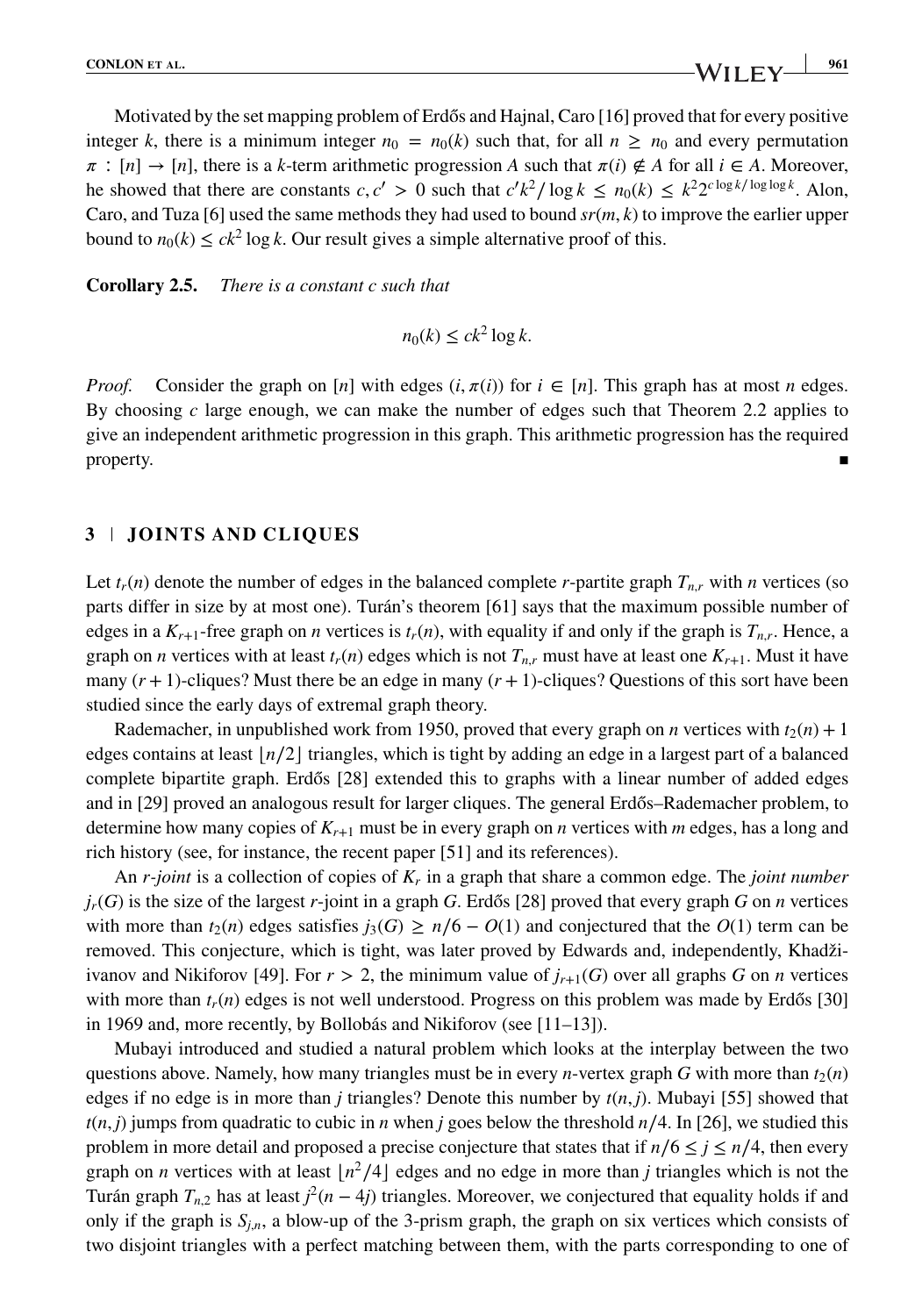the matching edges of size  $|(n-4j)/2|$  and  $[(n-4j)/2]$  and the other four parts of size *j*. We proved this conjecture at the two extremes, if  $j = n/6$  or if  $.2495n \le j \le n/4$ .

Here we consider the generalization of Mubayi's problem to larger cliques. This question was raised by Mubayi [55] and again recently by the authors [26]. Let  $t(n, j, r)$  be the minimum number of copies of  $K_r$  in every graph *G* with *n* vertices, more than  $t_{r-1}(n)$  edges and  $j_r(G) ≤ j$ . Extending Mubayi's result, we prove that  $t(n,j,r+1)$  has a phase transition from  $\Theta(n^r)$  to  $\Theta(n^{r+1})$  when  $j \approx \left(\frac{r-1}{n^2}\right)$ *r*2  $\int^{r-1} n^{r-1}$ .

**Theorem 3.1.** For each integer  $r > 2$  and  $n > 0$ , there is  $\delta > 0$  such that the following holds. Let *G* be a graph on n vertices with at least  $t_r(n)$  edges. Then either G is the Turán graph  $T_{n,r}$  or G has at *least*  $\delta n^{r+1}$  *copies of*  $K_{r+1}$  *or G has an edge in at least*  $(1 - \eta) \left( \frac{r-1}{r^2} \right)$ *r*2  $\int^{r-1} n^{r-1}$  *copies of*  $K_{r+1}$ *.* 

A weaker result on this problem was proved earlier by Allen, Böttcher, Hladký, and Piguet ([2], Lemma 8), who used it to study Turán-type problems in random hypergraphs.

To see that the bound on the joint number in Theorem 3.1 is asymptotically tight, consider a graph  $G = G_{n,r}$  on *n* vertices with vertex partition  $V(G) = V_0 \cup V_1 \cup ... \cup V_r$ , where  $V_0 = \{v\}$  consists of a single vertex, all other parts are of size  $\lfloor \frac{n-1}{r} \rfloor$  or  $\lceil \frac{n-1}{r} \rceil$ , there is a complete bipartite graph between  $V_i$ and *V<sub>j</sub>* for all  $1 \le i < j \le r$  and *v* is adjacent to  $\left\lfloor \frac{r-1}{r^2} (n-1) \right\rfloor$  or  $\left\lceil \frac{r-1}{r^2} (n-1) \right\rceil$  vertices in each part so that the total number of edges is  $t_r(n)$ . For simplicity of the analysis, assume  $n \equiv 1 \pmod{r^2}$ , so the number of copies of  $K_{r+1}$  in *G* is  $\left(\frac{r-1}{r^2}\right)$  $\int_0^r (n-1)^r$  and the joint number is  $j_{r+1}(G) = \left(\frac{r-1}{r^2}\right)^r$  $\int^{r-1}$   $(n-1)^{r-1}$ . Observe that one can add  $o(n)$  additional edges from  $v$  to get more than  $t_r(n)$  edges, while the number of copies of  $K_{r+1}$  and the joint number  $j_{r+1}(G)$  will be asymptotically unchanged.

More generally, we can define graphs  $G = G_{n,r}(s)$  for which  $G_{n,r}$  is the case  $s = 1$  and such that as we increase *s* from 1, the joint number  $j_{r+1}(G)$  decreases, but the number of copies of  $K_{r+1}$  increases. It also generalizes the construction that is conjectured by the authors in [26] to be tight for  $r = 2$  and may give an asymptotically tight bound for general *r*. The graph *G* has *n* vertices and a vertex partition into  $r + 1$  parts  $V_0, V_1, ..., V_r$ , with  $V_0$  of size s and all the other parts of size  $\lfloor \frac{n-s}{r} \rfloor$  or  $\lceil \frac{n-s}{r} \rceil$ . Each  $V_i$ for  $0 \le i \le r$  has an equitable partition into *r* parts,  $V_i = V_{i,1} \cup \cdots \cup V_{i,r}$ . The induced subgraph of *G* on  $V(G) \setminus V_0$  is complete *r*-partite with parts  $V_1, \ldots, V_r$ . The induced subgraph of *G* on  $V_0$  is a balanced complete r-partite graph with parts  $V_{0,1}$ ,  $V_{0,2}$ , ...,  $V_{0,r}$ . For  $1 \le i \le r$ , we have  $V_{0,i}$  complete to  $V_{i,i'}$  if  $j \neq j'$  and otherwise  $V_{0,j}$  empty to  $V_{i,j}$ .

To prove Theorem 3.1 we need several lemmas. The first one is the celebrated graph removal lemma, which shows that if a graph has relatively few copies of a graph *H*, then it can be made *H*-free by removing a relatively small number of edges. This lemma was already used by Mubayi, who also remarked that it can be applied to study the case of larger cliques.

**Lemma 3.2** (Graph Removal Lemma). For each  $\epsilon > 0$  and graph H on k vertices, there is  $\delta > 0$ *such that every graph with n vertices and at most*  $\delta n^k$  *copies of H can be made H-free by removing at most*  $\epsilon n^2$  *edges.* 

We will also use the following stability result of Füredi.

**Lemma 3.3** (Füredi [39]). *Any K<sub>r+1</sub>-free graph on n vertices with*  $t_r(n)$  *– <i>m edges can be made r-partite by removing at most m edges.*

We have the following corollary of Lemmas 3.2 and 3.3 (replacing  $\epsilon$  by  $\epsilon/2$  in the application of the graph removal lemma, Lemma 3.2). It gives a stability version of Turán's theorem, showing that any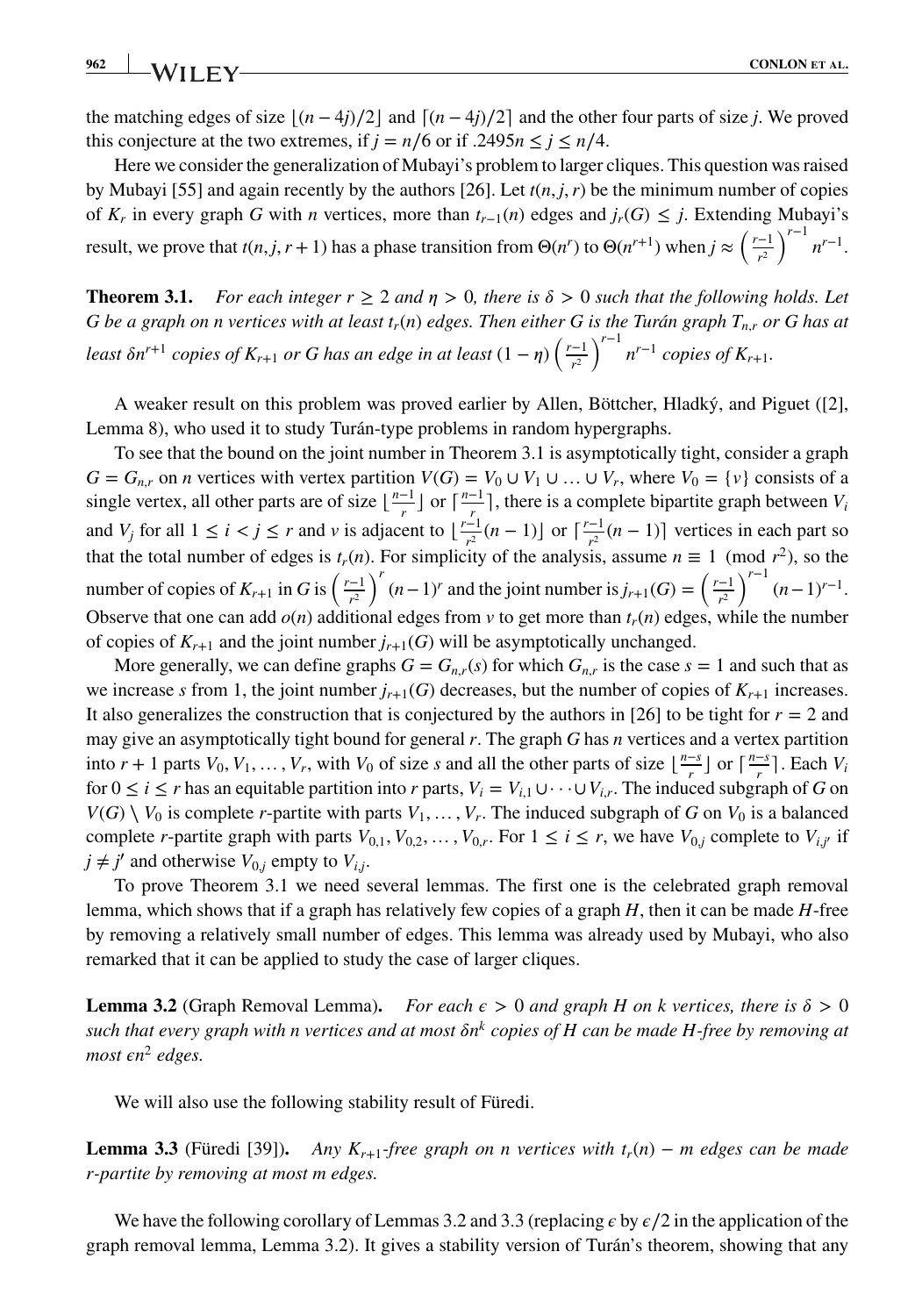graph for which the number of edges is at least the extremal number for a clique  $K_{r+1}$  either contains many  $K_{r+1}$  or is close to being *r*-partite.

**Corollary 3.4.** *For each*  $\epsilon > 0$  *and positive integer r, there is*  $\delta > 0$  *such that if a graph on n vertices with at least t<sub>r</sub>(n) edges has at most*  $\delta n^{r+1}$  *copies of*  $K_{r+1}$ *, then it can be made r-partite by removing at most*  $\epsilon n^2$  *edges.* 

The proof of Corollary 3.4 described above gives a poor bound for  $\delta$  in terms of  $\epsilon$  due to the application of the graph removal lemma. Alternative proofs with a much better, polynomial dependence are known, such as by using the Moon–Moser inequalities (see, e.g., Section 4.3 of Shapira's lecture notes [57]) or through a sampling argument.

We will also make repeated use of the following lemma, which says that if you decrease the sum of some positive numbers by a small amount and do not increase any of the numbers, then, to minimize the product of the numbers, only the smallest of the numbers should be decreased.

**Lemma 3.5.** Suppose  $0 \le x_1 \le x_2 \le ... \le x_s$  and  $0 \le y_i \le x_i$  for  $1 \le i \le s$ . If  $\alpha := \sum_{i=1}^s (x_i - y_i)$ , *then*  $\prod_{i=1}^{s} y_i \geq (x_1 - a) \prod_{i=2}^{s} x_i$ .

*Proof.* As the derivative of  $\prod_{i=1}^{s} x_i$  with respect to  $x_i$  is the product of the other variables, the derivative is maximized when  $i = 1$ . To minimize the product, we should thus delete as much from  $x_1$  as possible, establishing the lemma.

The next lemma shows that, for a graph *G* on *n* vertices with at least  $t_r(n)$  edges, if in addition to assuming *G* has few copies of  $K_{r+1}$ , we also assume no edge is in too many  $K_{r+1}$ , then there is an almost spanning *r*-partite induced subgraph which is nearly balanced and nearly complete.

**Lemma 3.6.** *For each*  $\epsilon > 0$  *and positive integer r, there is*  $\delta > 0$  *such that if a graph G on n vertices with at least t<sub>r</sub>(n) edges has at most*  $\delta n^{r+1}$  *copies of*  $K_{r+1}$  *and each edge is in at most*  $(1 - c)$   $\left(\frac{n}{r}\right)$ *r* )*<sup>r</sup>*−<sup>1</sup> *copies of*  $K_{r+1}$  *where c* =  $2(r^2 + r)e^{1/2}$ *, then there is a set S of at most*  $\epsilon^{1/2}n$  *vertices whose deletion makes the remaining induced subgraph r-partite with each part of size at most*  $\frac{n}{r} + 2\epsilon^{1/2}n$  and at most *n*<sup>2</sup> *missing edges between the parts.*

*Proof.* Let  $\delta$  be as in Corollary 3.4 or  $\epsilon^{r+1}$ , whichever is smaller. If  $\epsilon < 1/n$ , then from the assumption of the lemma, the graph *G* has at most  $\delta n^{r+1} < 1$  copies of  $K_{r+1}$  and hence is  $K_{r+1}$ -free and, therefore, must be the Turán graph. We could then take *S* to be the empty set. So we may assume  $\epsilon \geq 1/n$ .

By Corollary 3.4, *G* has a subgraph *G*′ formed by removing at most *n*<sup>2</sup> edges which is *r*-partite. Let  $U_1, \ldots, U_r$  be the *r* parts. Since the number of possible edges across the *r* parts is at most  $t_r(n)$ , there are at most  $\epsilon n^2$  nonadjacent pairs of vertices across the parts.

Let  $c' = 2\sqrt{\epsilon}$ . Call a vertex  $v \in U_i$  of *G normal* if it is adjacent to all but at most  $c'n$  vertices in *V*(*G*) \ *U<sub>i</sub>* and *abnormal* otherwise. So the total number of abnormal vertices is at most  $2 \cdot \epsilon n^2/(c'n)$  =  $(2\varepsilon/c')n = \varepsilon^{1/2}n$ . Let *S* be the set of abnormal vertices, so that  $U'_i := U_i \setminus S$  is the set of normal vertices in  $U_i$ . It suffices now to prove that each  $U'_i$  is an independent set (the fact that it has the correct size will fall out in the next paragraph as a byproduct of our argument).

Suppose for the sake of contradiction that there is an adjacent pair  $u, v \in U'_i$  for some *i*. Then *u*, *v* are adjacent to all but at most  $2c'n$  vertices not in *U<sub>i</sub>*. We have  $|U_j| - \frac{n}{r}| \le 2\sqrt{\epsilon n}$  for each *j*, as

|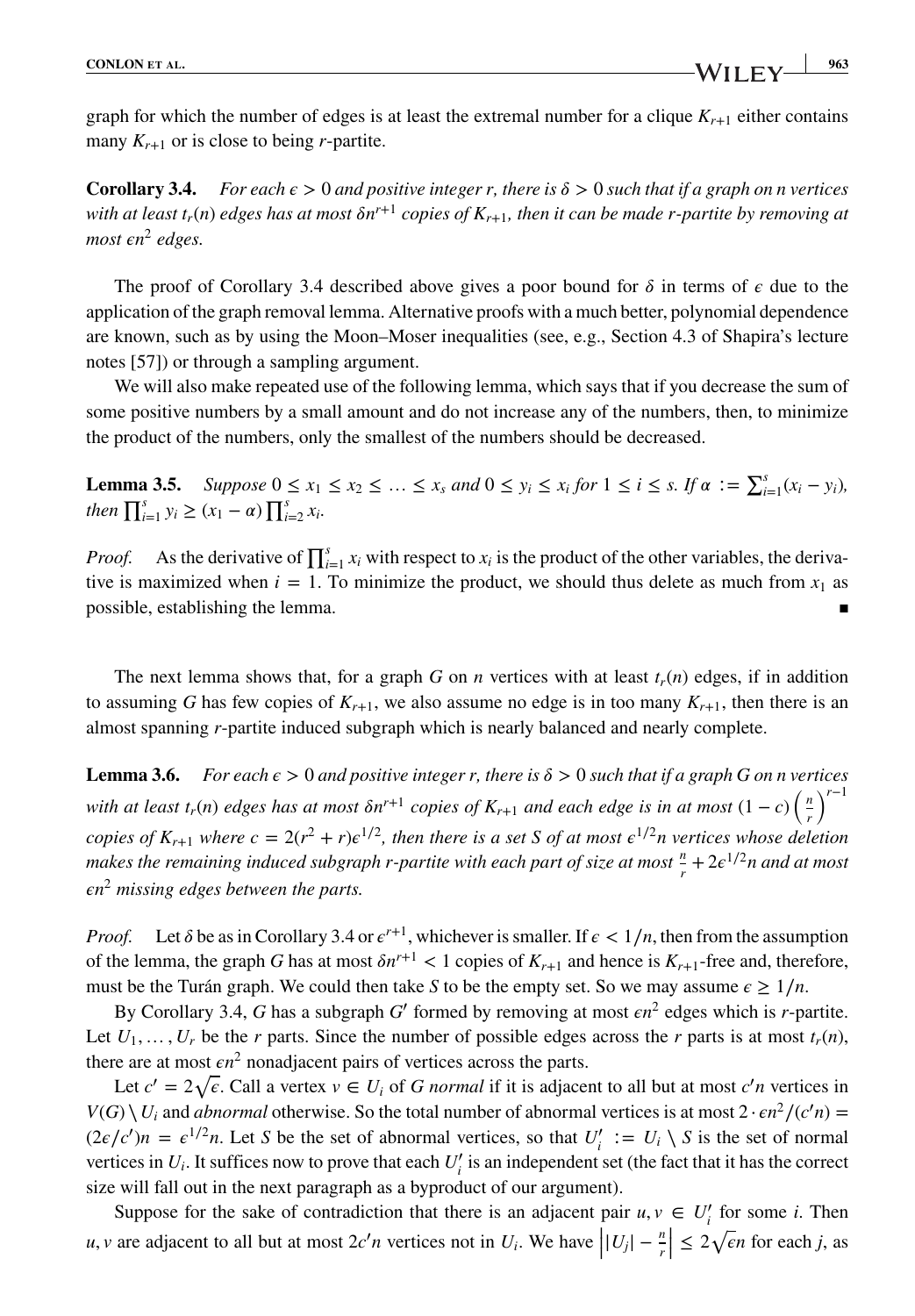otherwise the total number of edges of *G* is at most

$$
\epsilon n^2 + {n \choose 2} - \sum_{j=1}^r { |U_j| \choose 2} = \left(\frac{1}{2} - \frac{1}{2r} + \epsilon\right) n^2 - \frac{1}{2} \sum_{j=1}^r \left(|U_j| - \frac{n}{r}\right)^2 < \left(\frac{1}{2} - \frac{1}{2r} - \epsilon\right) n^2
$$
  

$$
\leq \frac{r-1}{2r} n^2 - n < t_r(n),
$$

contradicting that *G* has at least  $t_r(n)$  edges. The last inequality giving a lower bound on the number of edges of the balanced complete *r*-partite graph on *n* vertices follows from a straightforward computation.

We next provide a lower bound on the number of  $K_{r+1}$  that  $(u, v)$  is in by giving a lower bound on the number of such cliques with one vertex in each  $U_i$  with  $j \neq i$ . If these  $r-1$  vertex subsets were complete to each other, we would get  $\prod_{j\neq i} |U_j \cap N(u) \cap N(v)|$  such cliques. Using that  $\left| |U_j| - \frac{n}{r} \right| \leq 2\sqrt{\epsilon n}$  for each *j* and | each *j* and

$$
\sum_{j\neq i} |U_j \cap N(u) \cap N(v)| \ge \sum_{j\neq i} |U_j| - 2c'n = \sum_{j\neq i} |U_j| - 4\sqrt{\epsilon}n,
$$

this product is at least

$$
\left(\frac{n}{r} - 6\sqrt{\epsilon}n\right) \cdot \left(\frac{n}{r} - 2\sqrt{\epsilon}n\right)^{r-2},\tag{1}
$$

which follows from Lemma 3.5 by taking  $s = r - 1$ ,  $x_j = |U_j|$  and  $y_j = |U_j \cap N(u) \cap N(v)|$  and relabeling so that the labels are  $1, \ldots, r-1$  and the  $x_i$  are in increasing order.

Relabel again so that  $y_1, \ldots, y_{r-1}$  are in increasing order. For each pair of vertices, one in some *U<sub>j</sub>* ∩ *N*(*u*) ∩ *N*(*v*) and the other in *U<sub>j</sub>*′ ∩ *N*(*u*) ∩ *N*(*v*), the number of (*r* − 1)-tuples they are in with one vertex in each  $U_{\ell} \cap N(u) \cap N(v)$  with  $\ell \neq i, j, j'$  is  $\prod_{\ell \neq i, j, j'} |U_{\ell} \cap N(u) \cap N(v)| = \prod_{\ell \neq i, j, j'} y_{\ell}$ . Let m denote the number of nonadjacent pairs of vertices with one vertex in some  $U_i \cap N(u) \cap N(v)$  and the other in some *U<sub>j</sub>*<sup> $\cap$ </sup>  $N(u)$  ∩  $N(v)$  with *j*, *j*<sup> $\prime$ </sup>, *i* distinct. So *m* ≤  $\epsilon n^2$ .

Summing over all *m* nonadjacent pairs with vertices in different parts, the number of (*r*−1)-tuples with one vertex in each  $U_{\ell} \cap N(u) \cap N(v)$  with  $\ell \neq i$  which is not a clique is at most  $m \prod_{j=3}^{r-1} y_j$ . Thus, the number of cliques  $K_{r+1}$  that  $(u, v)$  is in with one vertex in each  $U_i$  with  $j \neq i$  is at least

$$
(y_1y_2 - m)\prod_{\ell=3}^{r-1} y_\ell = \left(1 - \frac{m}{y_1y_2}\right)\prod_{\ell=1}^{r-1} y_\ell \ge \left(1 - \frac{m}{y_1y_2}\right)\left(\frac{n}{r} - 6\sqrt{\epsilon n}\right)\left(\frac{n}{r} - 2\sqrt{\epsilon n}\right)^{r-2}
$$

$$
\ge \left(\left(\frac{n}{r} - 6\sqrt{\epsilon n}\right)\left(\frac{n}{r} - 2\sqrt{\epsilon n}\right) - m\right) \cdot \left(\frac{n}{r} - 2\sqrt{\epsilon n}\right)^{r-3},
$$

where the first inequality is by (1) and the second inequaity uses  $y_1y_2 \geq \left(\frac{n}{r} - 6\sqrt{\epsilon}n\right)\left(\frac{n}{r} - 2\sqrt{\epsilon}n\right)$ . This lower bound on the number of  $K_{r+1}$  containing the pair *u*, *v* is more than

$$
\left(1 - 2(r^2 + r)\sqrt{\epsilon}\right) \left(\frac{n}{r}\right)^{r-1} = (1 - c)\left(\frac{n}{r}\right)^{r-1},
$$

contradicting the assumption of the lemma and completing the proof.

We will also use a few simple inequalities involving real numbers in [0*,* 1].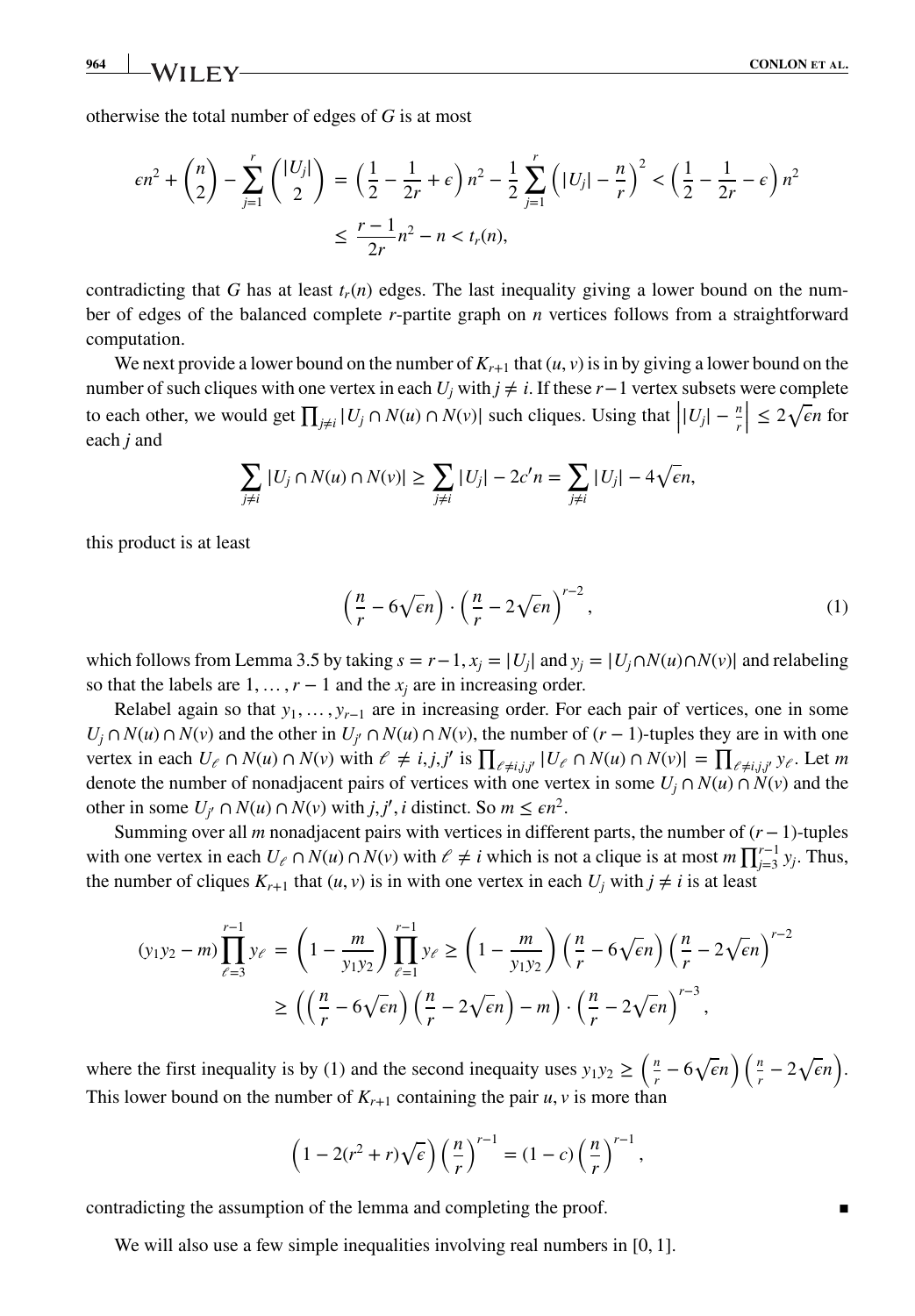**Lemma 3.7.** *Suppose*  $0 \le a_1 \le a_2 \le ... \le a_r \le 1$  *and*  $\sum_i a_i \ge r - 1$ *. Then*  $\prod_{i=2}^r a_i \ge \left(\frac{r-1}{r}\right)$ *r*  $\int$ <sup>r−1</sup> with *equality if and only if all*  $a_i$  *are equal to*  $(r - 1)/r$ .

*Proof.* By scaling each  $a_i$  by a factor  $(r-1)/\sum_{i=1}^r a_i$ , we may assume  $\sum_{i=1}^r a_i = r-1$ . By averaging, we must have  $a_1 \le (r-1)/r < 1$ . If  $a_1 = 0$ , then  $a_2 = a_3 = ... = a_r$ , in which case  $\prod_{i=2}^r a_i = 1$ . Hence, we may assume  $0 < a_1 < 1$ .

Thus, there is a positive integer  $j \le r - 1$  such that  $\frac{j-1}{j} < a_1 \le \frac{j}{j+1}$ . Fixing  $a_1$ , by concavity of the function  $x(C - x)$  for any fixed *C*, the product  $\prod_{i=2}^{r} a_i$  is minimized when  $a_1 = a_2 = \cdots = a_j$ and  $a_i = 1$  for  $i > j + 1$ , in which case  $a_{j+1} = j(1 - a_1)$  and  $\prod_{i=2}^{r} a_i = a_1^{j-1}j(1 - a_1)$ . The derivative of this function with respect to  $a_1$  is negative in this range and hence the function is minimized when  $a_1 = \frac{j}{j+1}$ , in which case  $\prod_{i=2}^{r} a_i = \left(\frac{j}{j+1}\right)$ *j*+1  $\int$ <sup>*j*</sup>. This is a decreasing function of *j*, so it is minimized when *j* = *r* − 1 and we get  $\prod_{i=2}^{r} a_i$  ≥  $\left(\frac{r-1}{r}\right)$ *r* )*<sup>r</sup>*−<sup>1</sup> . ▪

We have the following corollary.

**Corollary 3.8.** *Suppose*  $0 \le a_1 \le a_2 \le ... \le a_r \le 1$  *and*  $\sum_i a_i \ge r - 1$ *. Suppose*  $0 \le b_i \le a_i$  *for*  $1 \le i \le r$  *and*  $\alpha := \sum_{i=1}^r (a_i - b_i) \le 1/4$ *. Then*  $\prod_{i=2}^r b_i \ge (1 - 2\alpha) \left( \frac{r-1}{r} \right)$ *r* )*<sup>r</sup>*−<sup>1</sup> *.*

*Proof.* As  $\sum_i a_i \ge r - 1$ ,  $a_1 \le a_2$  and each  $a_i \le 1$ , it follows that  $a_2 \ge 1/2$ . As  $\alpha \le 1/4$ , we have *a*<sub>2</sub> −  $\alpha$  ≥ (1 − 2 $\alpha$ ) $a_2$ . We have  $\prod_{i=2}^r b_i$  ≥ ( $a_2 - \alpha$ )  $\prod_{i\geq 3} a_i$  ≥ (1 − 2 $\alpha$ )  $\prod_{i\geq 2} a_i$  ≥ (1 − 2 $\alpha$ )  $\left(\frac{r-1}{r}\right)$ *r* )*<sup>r</sup>*−<sup>1</sup> , where the first inequality is by Lemma 3.5 and the last inequality is by the previous lemma.

*Proof of Theorem 3.1.* We may suppose  $r \geq 3$  since the case  $r = 2$  is handled in [26] and [55]. Let  $\epsilon = \left(\frac{\eta}{20}\right)$ 20*r*<sup>2</sup>  $\int_{0}^{2}$  (so  $\eta = 20r^{2}\epsilon^{1/2}$ ) and let  $\delta = \delta(r, \epsilon)$  be a constant satisfying the assertion of Lemma 3.6.  $\int^{r-1}$  copies

If *G* has at least  $\delta n^{r+1}$  copies of  $K_{r+1}$  or an edge contained in at least  $\left(1 - 2(r^2 + r)\epsilon^{1/2}\right)\left(\frac{n}{r}\right)$ of  $K_{r+1}$ , then we are done. Otherwise, by Lemma 3.6, we may assume that *G* has a vertex partition *V*(*G*) = *S* ∪ *V*<sub>1</sub> ∪ ... ∪ *V<sub>r</sub>* where  $|S| \le \epsilon^{1/2}n$ , each *V<sub>i</sub>* is an independent set with  $|V_i| \le \frac{n}{r} + 2\epsilon^{1/2}n$  and there are at most  $\epsilon n^2$  missing edges between (but not inside) the parts  $V_1, \ldots, V_r$ .

If there is  $i \in [r]$  and a vertex in *S* not adjacent to any vertex in  $V_i$ , then move this vertex from *S* to *V<sub>i</sub>*. Letting *V*<sub>1</sub> be the part of minimum order, if there is a vertex *v* in *S* of degree less than  $\sum_{i=2}^{r} |V_i|$ , then we move *v* to  $V_1$  and replace its neighborhood by  $\bigcup_{i=2}^{r} V_i$ . This increases the number of edges while guaranteeing that  $\nu$  participates in zero copies of  $K_{r+1}$ , but also maintains the conditions of the lemma and partition (aside from possibly increasing the order of  $V_1$ ). If there is a vertex *u* in some  $V_i$ nonadjacent to more than  $|S|$  vertices in  $\bigcup_{j\neq i} V_j$ , then we can delete its edges to *S* and make it complete to  $\bigcup_{j\neq i} V_j$ . This increases the number of edges while guaranteeing that *u* is not in any copy of  $K_{r+1}$  and again maintains the conditions of the lemma and partition.

We repeat the above operations until no such vertex remains. We arrive at a graph (which we again call *G*) on *n* vertices with at least  $t_r(n)$  edges and a vertex partition  $V(G) = S \cup V_1 \cup ... \cup V_r$  (which we relabel if necessary) satisfying

- $|V_1| \leq |V_2| \leq \cdots \leq |V_r|$ , each  $V_i$  is an independent set and has size at most  $\frac{n}{r} + 3\epsilon^{1/2}n$ .
- $|S| \le \epsilon^{1/2}n$ , each vertex in *S* has a neighbor in every *V<sub>i</sub>* and has degree at least  $\sum_{i=2}^{r} |V_i|$ .
- Each vertex in *V<sub>i</sub>* for  $i \in [r]$  is adjacent to all but at most  $|S|$  vertices in  $\bigcup_{j \neq i} V_j$  and there are at most  $\epsilon n^2$  missing edges between (but not inside) the parts  $V_1, \ldots, V_r$ .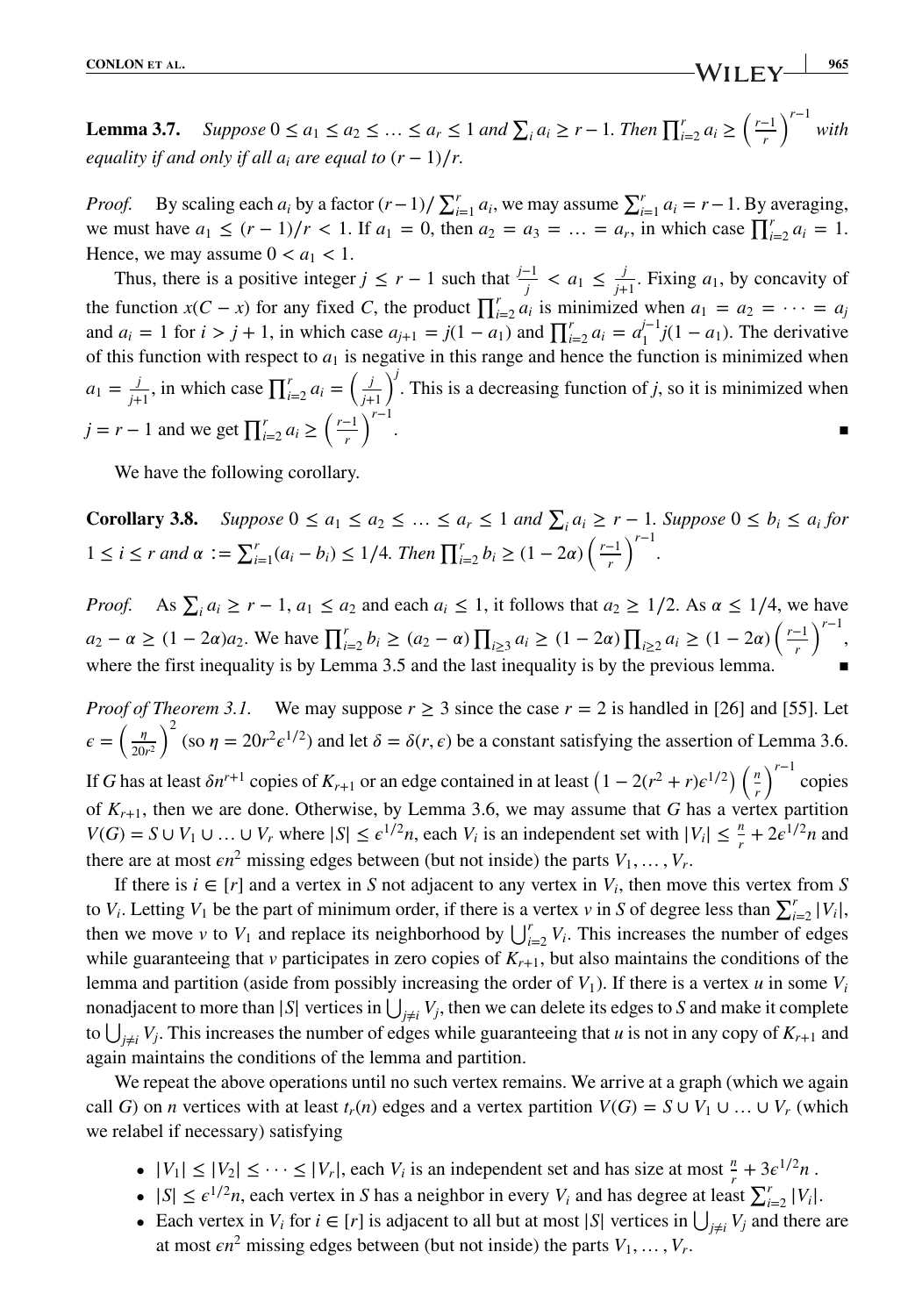If *S* is empty, then *G* is *r*-partite and, since it has at least  $t_r(n)$  edges, *G* must be the balanced complete *r*-partite graph. So we can assume *S* is nonempty.

Since *S* is nonempty, there is a vertex  $v \in S$  which has a neighbor in each  $V_i$ . Let  $i_0$  be such that  $|N(v) \cap V_{i_0}|$  is minimum and let  $w \in N(v) \cap V_{i_0}$ . We claim that the edge  $(v, w)$  is in at least  $(1 - \beta) \left( \frac{r-1}{r^2} \right)$ *r*2  $\binom{n}{r}$ <sup>*r*−1</sup> copies of *K<sub>r+1</sub>*. Indeed, as discussed above, *w* is adjacent to all but at most |*S*| vertices in  $\bigcup_{i \neq i_0} V_i$ . The number of vertices in  $\bigcup_i V_i$  the vertex *v* is adjacent to is at least

$$
\sum_{i\geq 2} |V_i| - |S| \geq \left(1 - \frac{1}{r}\right)(n - |S|) - |S| \geq \left(1 - \frac{1}{r}\right)n - 2|S|.
$$

Let  $a_i = |N(v) \cap V_i|/|V_r|$ , so  $0 < a_i \le 1$  for each *i* and  $a_{i_0}$  is the minimum  $a_i$ . Observe that

$$
|V_r| \sum_i a_i \ge \left(1 - \frac{1}{r} - 2\epsilon^{1/2}\right) n \ge \left(1 - \frac{1}{r} - 2\epsilon^{1/2}\right) |V_r| / \left(\frac{1}{r} + 3\epsilon^{1/2}\right) \ge \left(r - 1 - 4r^2\epsilon^{1/2}\right) |V_r|.
$$

Let *b<sub>i</sub>* = |*N*(*v*) ∩ *N*(*w*) ∩ *V<sub>i</sub>*|/|*V<sub>r</sub>*| for *i* ≠ *i*<sub>0</sub> and *b*<sub>*i*<sub>0</sub></sub> = *a<sub>i<sub>0</sub>*, so</sub>

$$
\sum_{i} b_i \ge \sum_{i} a_i - |S|/|V_r| \ge \sum_{i} a_i - r|S|/(n-|S|) \ge \sum_{i} a_i - 2re^{1/2}.
$$

By possibly increasing some of the *ai*, keeping their order and keeping each at most 1, we can guarantee that their sum is increased by at most  $4r^2e^{1/2}$  and is at least *r*−1. Then the difference between the sum of the new  $a_i$  and the sum of the  $b_i$  is at most  $2re^{1/2} + 4r^2e^{1/2} \le 5r^2e^{1/2} =$ :  $\alpha$ . Hence, it follows from Corollary 3.8 that  $\prod_{i \neq i_0} b_i \geq (1 - 2\alpha) \left(\frac{r-1}{r}\right)$ *r*  $\int^{r-1}$ . For *i* ≠ *i*<sub>0</sub>, let *A<sub>i</sub>* = *N*(*v*) ∩ *N*(*w*) ∩ *V<sub>i</sub>*, so the  $r - 1$  parts  $A_i$  with  $i \neq i_0$  form a complete  $(r - 1)$ -partite subgraph apart from at most  $\epsilon n^2$  missing edges. We have

$$
\prod_{i\neq i_0} |A_i| = \prod_{i\neq i_0} b_i |V_r| = |V_r|^{r-1} \prod_{i\neq i_0} b_i \ge |V_r|^{r-1} (1-2\alpha) \left(\frac{r-1}{r}\right)^{r-1}.
$$

Each copy of  $K_{r-1}$  with one vertex in each  $A_i$  with  $i \neq i_0$  together with *v*, *w* forms a copy of  $K_{r+1}$ containing the edge  $(v, w)$ . If the  $(r - 1)$ -partite graph between the  $A_i$  with  $i \neq i_0$  was complete, then we would have that *v*, *w* are in at least  $(1 - 2\alpha) \left( \frac{r-1}{r} \right)$ *r*  $\int$ <sup>r−1</sup> |*V<sub>r</sub>*|<sup>r−1</sup> copies of *K<sub>r+1</sub>*.

If  $r = 3$ , each missing edge between different  $A_i$  with  $i \neq i_0$  decreases the total count of  $K_{r+1}$ containing  $(v, w)$  by one. Thus, if  $r = 3$ , we have that  $v, w$  extend to at least

$$
(1 - 2\alpha) \left(\frac{2}{3}\right)^2 |V_r|^2 - \epsilon n^2 \ge (1 - 2\alpha) \left(\frac{2}{3}\right)^2 \left(\frac{n - |S|}{3}\right)^2 - \epsilon n^2 \ge (1 - 100\epsilon^{1/2}) \frac{4}{81} n^2
$$

copies of *K*4.

If  $r > 3$ , as  $|A_i| \leq |V_i| \leq |V_r|$ , each missing edge between different  $A_i$  with  $i \neq i_0$  decreases the total count of  $K_{r+1}$  containing the edge  $(v, w)$  by at most  $|V_r|^{r-3}$ . Since there are at most  $\epsilon n^2$  such missing edges, the total count of  $K_{r+1}$  containing the edge  $(v, w)$  is at least

$$
(1-2\alpha)\left(\frac{r-1}{r}\right)^{r-1}|V_r|^{r-1} - \epsilon n^2 \cdot |V_r|^{r-3} = \left((1-2\alpha)\left(\frac{r-1}{r}\right)^{r-1} - \frac{\epsilon n^2}{|V_r|^2}\right)|V_r|^{r-1}
$$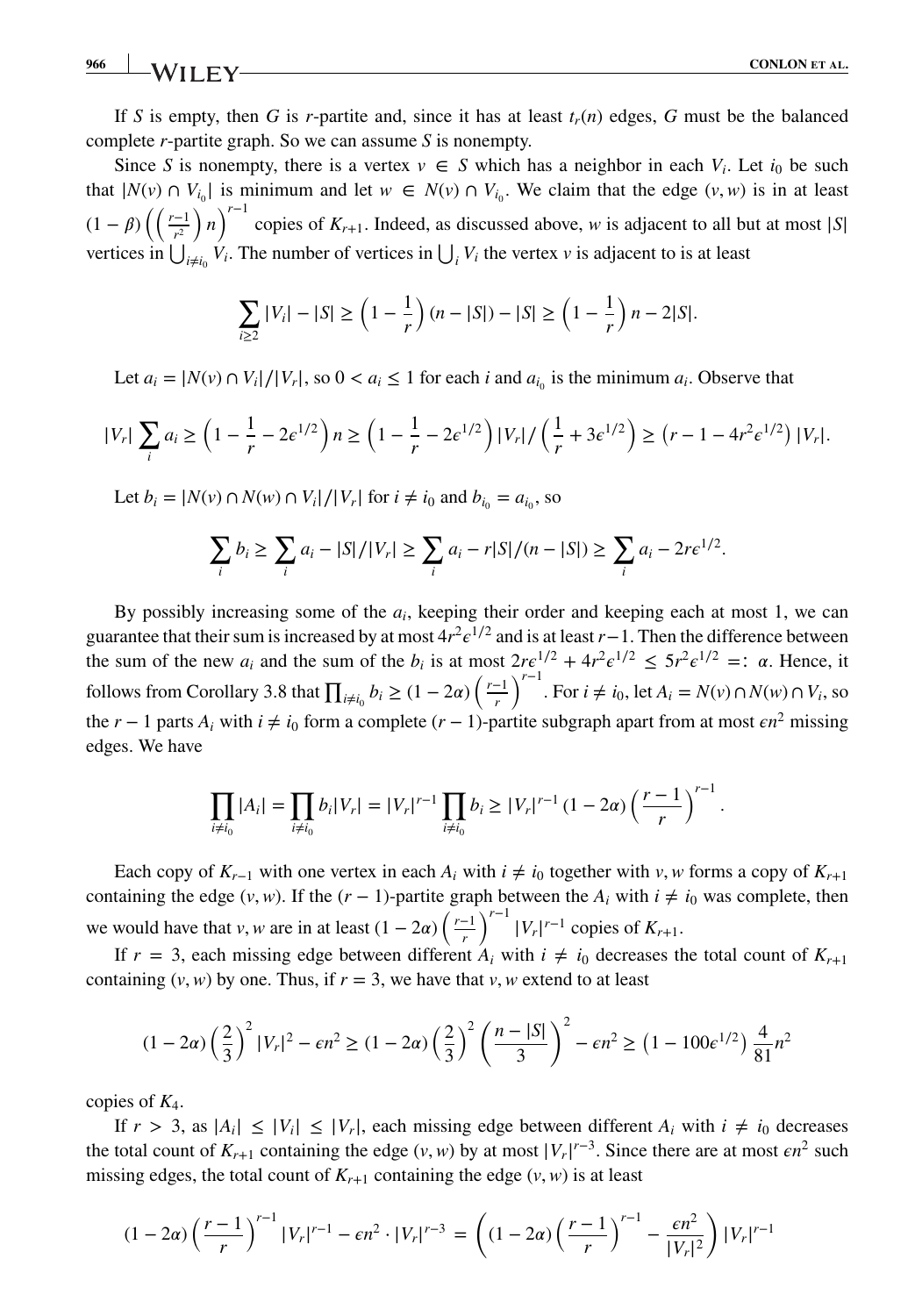$$
\geq \left( (1 - 2\alpha) \left( \frac{r - 1}{r} \right)^{r - 1} - \frac{\epsilon r^2 n^2}{(n - |S|)^2} \right) |V_r|^{r - 1}
$$
  
\n
$$
\geq (1 - 3\alpha) \left( \frac{r - 1}{r} \right)^{r - 1} |V_r|^{r - 1}
$$
  
\n
$$
\geq (1 - 3\alpha) \left( \frac{r - 1}{r} \right)^{r - 1} r^{1 - r} (n - |S|)^{r - 1}
$$
  
\n
$$
\geq (1 - 20r^2 \epsilon^{1/2}) (r - 1)^{r - 1} r^{2 - 2r} n^{r - 1},
$$

completing the proof.

### **4 INFINITE** *Ks,t***-FREE GRAPHS**

A *Sidon set* is an infinite set of natural numbers such that there are no nontrivial solutions to the equation  $a + b = c + d$ . It is well known that there are Sidon sets *S* for which the intersection of *S* with  $\{1, 2, \ldots, n\}$  is of order  $(1+o(1))\sqrt{n}$ . However, a result of Erdős (see [44, Chapter II, §3]) shows that, for any fixed Sidon set *S*,

$$
\liminf_{n\to\infty}\frac{|S\cap\{1,2,\ldots,n\}|}{\sqrt{n/\log n}}<\infty,
$$

where we will take log to be the natural logarithm for the remainder of this section. On the other hand, a remarkable construction due to Ruzsa [56] shows that there are Sidon sets *<sup>S</sup>* such that <sup>|</sup>*<sup>S</sup>* <sup>∩</sup>  $\{1, 2, ..., n\}$ | ≥  $n^{\sqrt{2}-1+o(1)}$  for all *n*.

In graphs, the natural analogue of a Sidon set is a *C*4-free graph. However, it is easy to construct *C*<sub>4</sub>-free graphs on vertex set N such that the induced subgraph on {1, 2, …, *n*} has  $\Omega(n^{3/2})$  edges for all *n*. For example, one may take the ordered disjoint union of a sequence of *C*4-free graphs, with the *k*th graph having  $n_k = 2^k$  vertices and  $\Omega(n_k^{3/2})$  edges. But if one changes the question to demand that the minimum degree of the induced subgraph on  $\{1, 2, \ldots, n\}$  is always large, the problem again becomes a difficult one.

By modifying Ruzsa's construction, Cilleruelo [17] was able to show that there are graphs *G* on N for which the minimum degree of the induced subgraph  $G_n$  on  $\{1, 2, \ldots, n\}$  is at least  $n^{\sqrt{2}-1+o(1)}$ . However, it was left open to determine whether  $\liminf_{n\to\infty} \delta(G_n)/\sqrt{n} = 0$  for all infinite countable  $C_4$ -free graphs *G*. We answer this question by proving a graph-theoretic analogue of Erdős' result, saying that if *G* is a  $C_4$ -free graph on N, then

$$
\liminf_{n\to\infty}\frac{\delta(G_n)}{\sqrt{n/\log n}}<\infty.
$$

In fact, we will prove a more general result, which applies to  $K_{s,t}$ -free graphs for any  $2 \leq s \leq t$ . Here it is known [53] that if *t* is sufficiently large compared to *s*, then there are  $K_{s,t}$ -free graphs on *n* vertices with  $\Omega(n^{2-1/s})$  edges and this can again be lifted to show that there are graphs on N such that the induced subgraph on  $\{1, 2, \ldots, n\}$  has  $\Omega(n^{2-1/s})$  edges for all *n*. Our result says that one cannot guarantee that the minimum degree of these induced subgraphs is  $\Omega(n^{1-1/s})$  for all *n*.

**Theorem 4.1.** *Suppose that*  $2 \leq s \leq t$  *and G is a*  $K_{st}$ *-free graph on* N*. Then* 

$$
\liminf_{n\to\infty}\frac{\delta(G_n)}{n^{1-1/s}/(\log n)^{1/s}}<\infty,
$$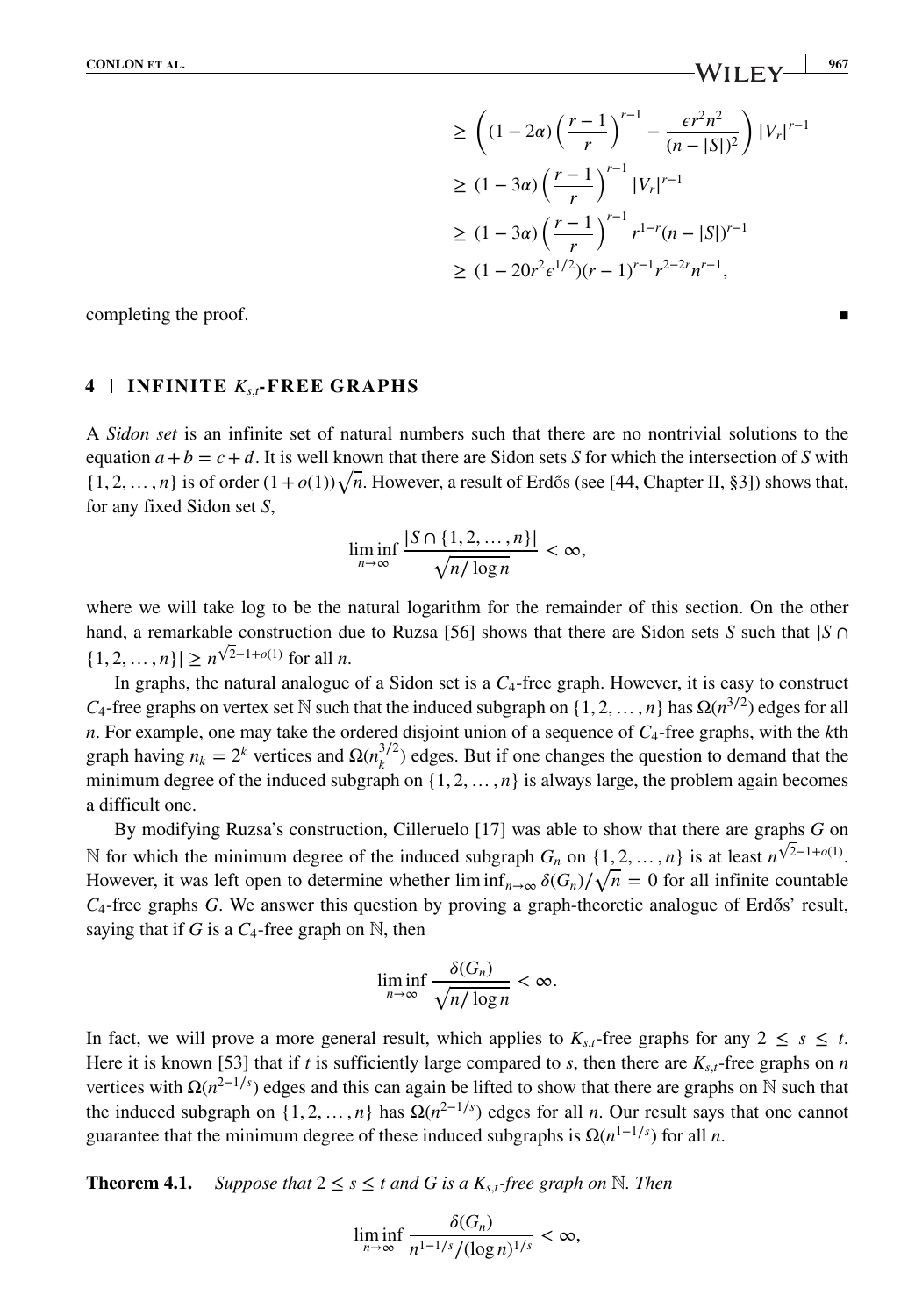*where*  $G_n$  *denotes the induced subgraph of*  $G$  *on*  $\{1, 2, ..., n\}$ *.* 

*Proof.* Fix a large integer *n* and, for each natural number  $\ell$ , let  $I_{\ell} = ((\ell-1)n, \ell n]$  and  $J_{\ell} = \bigcup_{j=1}^{\ell} I_j =$ [1,  $\ell n$ ]. Our aim will be to show that for some  $\ell \leq n$ , there exists a vertex  $v \in I_1$  whose degree in  $J_\ell$  is less than  $16t^{1/s}s|J_{\ell}|^{1-1/s}/(\log n)^{1/s}$ . For the sake of contradiction, we will assume that this is not the case.

For each  $\ell$ , let  $E_{\ell}$  denote the number of edges between  $I_1$  and  $I_{\ell}$  (for  $\ell = 1$ , this counts all edges in the graph induced on  $I_1$  twice) and let  $F_e = \sum_{j=1}^e E_j$ . For each vertex *v*, let  $d_v$  be the number of neighbors of  $v$  in  $I_1$ . Note that

$$
\sum_{v \in J_n} \binom{d_v}{s} \le (t-1) \binom{n}{s}.
$$

Otherwise, there would be *s* vertices in  $I_1$  whose joint neighborhood contained at least *t* elements, thus forming a  $K_{s,t}$ . By convexity, we have

$$
\sum_{v \in I_j} \binom{d_v}{s} \ge n \binom{E_j/n}{s} = \frac{E_j(E_j - n) \cdots (E_j - (s-1)n)}{s! n^{s-1}}
$$

and, therefore,

$$
\sum_{j=1}^n \frac{[E_j(E_j - n) \cdots (E_j - (s-1)n)]_+}{s! n^{s-1}} \le \sum_{v \in J_n} \binom{d_v}{s} \le (t-1) \binom{n}{s},
$$

where *x*<sub>+</sub> = max{0, *x*}. If *E<sub>j</sub>* ≥ *sn*, we have  $E_j(E_j - n) \cdots (E_j - (s - 1)n) \ge s! E_j^s / s^s$ . Thus,

$$
\sum_{j=1}^n E_j^s \leq \sum_{\{j: E_j < sn\}} (sn)^s + \sum_{\{j: E_j \geq sn\}} E_j^s \leq s^s n^{s+1} + \frac{s^s}{s!} \sum_{j=1}^n [E_j(E_j - n) \cdots (E_j - (s-1)n)]_+ \leq ts^s n^{2s-1}.
$$

By Hölder's inequality,

$$
\sum_{j=1}^n \frac{E_j}{j^{(s-1)/s}} \le \left(\sum_{j=1}^n E_j^s\right)^{1/s} \left(\sum_{j=1}^n \frac{1}{j}\right)^{(s-1)/s} < 2t^{1/s} sn^{2-1/s} (\log n)^{(s-1)/s}.
$$

On the other hand,

$$
\sum_{j=1}^n \frac{E_j}{j^{(s-1)/s}} = \sum_{j=1}^n \frac{F_j - F_{j-1}}{j^{(s-1)/s}} = \sum_{j=1}^{n-1} F_j \left( \frac{1}{j^{(s-1)/s}} - \frac{1}{(j+1)^{(s-1)/s}} \right) + \frac{F_n}{n^{(s-1)/s}} \ge \sum_{j=1}^{n-1} \frac{F_j}{2(j+1)^{2-1/s}},
$$

where we used that

$$
(j+1)^{(s-1)/s} - j^{(s-1)/s} = j^{(s-1)/s} \left( \left( 1 + \frac{1}{j} \right)^{(s-1)/s} - 1 \right) \ge j^{(s-1)/s} \left( 1 + \frac{s-1}{sj} - 1 \right) \ge \frac{1}{2j^{1/s}}.
$$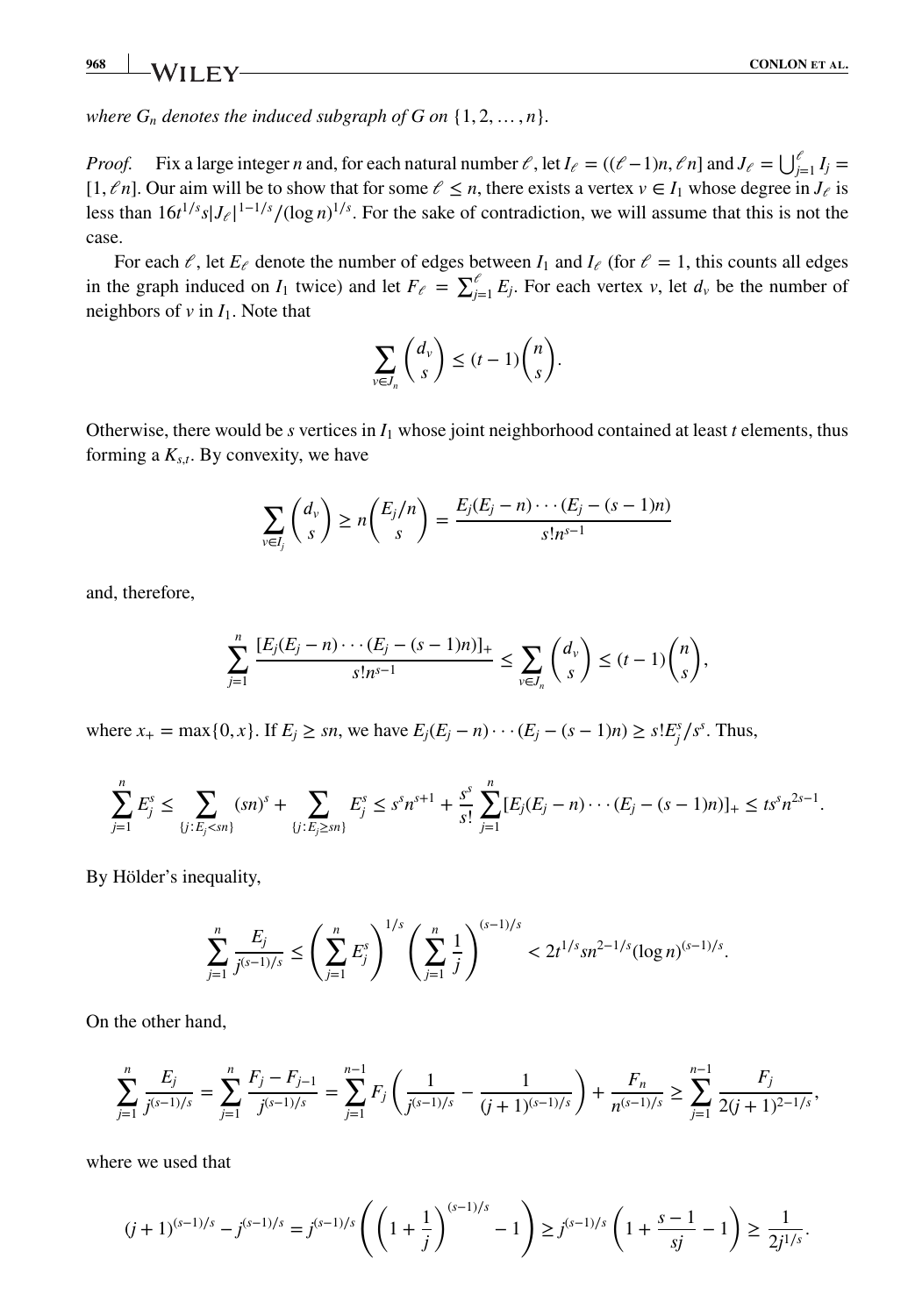Since we are assuming that every vertex in *I*<sub>1</sub> has degree at least  $16t^{1/s}s|J_j|^{1-1/s}/(\log n)^{1/s}$  in *J<sub>j</sub>* and  $|J_j|^{1-1/s}$  $|I_1| = n$  and  $|J_i| = jn$ , this implies that

$$
\sum_{j=1}^{n} \frac{E_j}{j^{(s-1)/s}} \ge \sum_{j=1}^{n-1} \frac{F_j}{2(j+1)^{2-1/s}} \ge \sum_{j=1}^{n-1} \frac{n \cdot 16t^{1/s} s(jn)^{1-1/s} / (\log n)^{1/s}}{2(j+1)^{2-1/s}} \ge \frac{16t^{1/s} s n^{2-1/s}}{(\log n)^{1/s}} \sum_{j=1}^{n-1} \frac{j^{1-1/s}}{2(j+1)^{2-1/s}}
$$

$$
\ge \frac{4t^{1/s} s n^{2-1/s}}{(\log n)^{1/s}} \sum_{j=1}^{n-1} \frac{1}{j+1} \ge 2t^{1/s} s n^{2-1/s} (\log n)^{(s-1)/s}.
$$

But this is a contradiction, completing the proof.

A natural generalization of this problem is to consider what happens for infinite *H*-free graphs when *H* is a fixed bipartite graph. Given a bipartite graph *H* whose Turán number  $ex(n, H)$  is  $\Theta(n^{1+\alpha})$ , it is reasonable to ask whether, for any infinite *H*-free graph *G*,

$$
\liminf_{n\to\infty}\frac{\delta(G_n)}{n^{\alpha}}=0.
$$

Our result proves that this is the case when  $H = K<sub>s,t</sub>$ . It would be interesting to find other examples of bipartite graphs *H* where it holds. For instance, a particular case where we believe that the limit should be zero is when  $H = C_{2k}$  for  $k \geq 3$ . In the other direction, it would be interesting to find examples of bipartite graphs where the limit above is constant.

#### **5 CONCENTRATION FOR RAMSEY NUMBERS OF RANDOM GRAPHS**

The *Ramsey number r*(*H*) of a graph *H* is the smallest natural number *n* such that any two-coloring of the edges of  $K_n$  contains a monochromatic copy of  $H$ . Our interest here will be in the behavior of this function for random graphs. That is, what can we say about the Ramsey number of the *binomial random graph*  $G_{n,p}$ , where each edge in an *n*-vertex graph is chosen independently with probability *p*? While the Ramsey properties of random graphs have been studied in great detail (see [21] and its references), the problem of estimating Ramsey numbers of random graphs themselves has received surprisingly scant attention (though see [20,37] for some results). Our main result here is to show that these Ramsey numbers are well concentrated, reducing the problem, at least in first approximation, to the study of  $\mathbb{E}(\log r(G_{n,p}))$ .

**Theorem 5.1.** *For any p* :=  $p(n)$ *,* 

$$
\mathbb{P}\left[\left|\log r(G_{n,p}) - \mathbb{E}(\log r(G_{n,p}))\right| = \omega(\sqrt{n}\log n)\right] = o(1).
$$

That is, there exists a function  $f(n, p)$  such that  $r(G_{n,p}) = 2^{f(n,p) \pm \omega(\sqrt{n} \log n)}$  with high probability. A reasonable conjecture is that  $f(n, p) = c(p)n$  for some function  $c(p)$ , perhaps even linear in p, but proving this seems well beyond current methods.

The proof of Theorem 5.1 relies on the following simple lemma. Note that we write  $v(H)$  for the number of vertices in *H*.

**Lemma 5.2.** *For any graph H and any graph H*′ *obtained from H by removing a single vertex,*

$$
r(H') \le r(H) \le 2\nu(H')r(H').
$$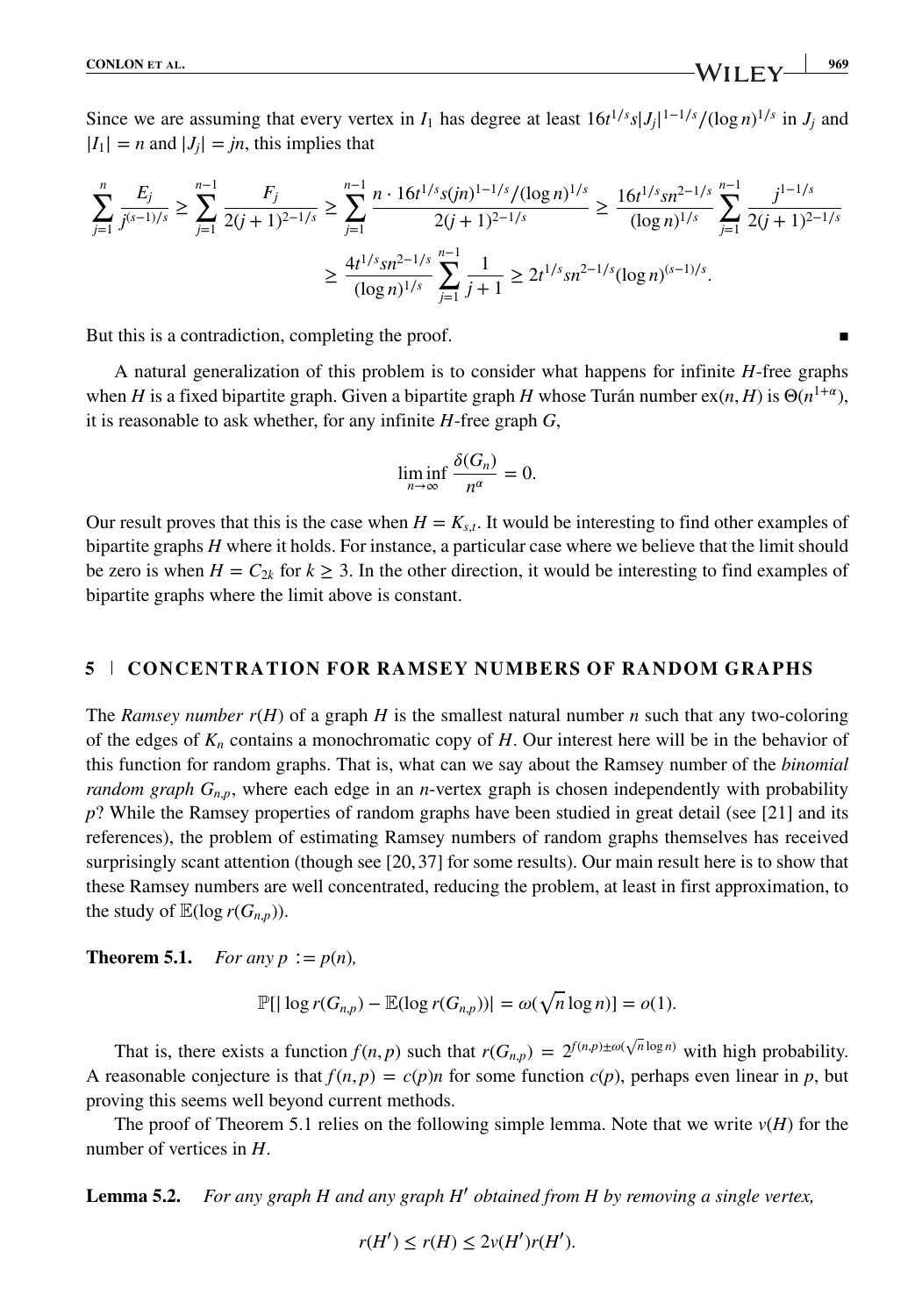*Proof.* Suppose that we have a complete graph with  $2v(H')r(H')$  vertices whose edges have been colored red and blue. Fix a vertex *v*. By the pigeonhole principle, *v* has at least  $v(H')r(H')$  neighbors in one color, say red. Call this set of neighbors *X*. If there is a vertex *w* with at least  $r(H')$  blue neighbors in *X*, then this neighborhood contains a monochromatic copy of *H*′ , which can be extended to a monochromatic copy of *H* by adding either *v* or *w*. Otherwise, the induced graph on vertex set *X* has blue degree at most  $r(H') - 1$ , so any  $v(H') - 1$  vertices in *X* have a red common neighbor in *X*. Hence, *X* contains a red copy of *H'*, which together with *v* gives a red copy of *H*.

We also need the following variant of the Azuma-Hoeffding inequality [62, Theorem 1.2].

**Lemma 5.3.** *Let*  $X_1, \ldots, X_n$  *be independent random variables with*  $X_i$  *taking values in the set*  $\Lambda_i$ *. Let*  $\Gamma \subseteq \prod_i \Lambda_i$  be an event and assume that  $f : \prod_i \Lambda_i \to \mathbb{R}$  satisfies the following Lipschitz condition: *there are numbers*  $c_i \leq d_i$  *for*  $1 \leq i \leq n$  *such that, whenever*  $x, x' \in \prod_i \Lambda_i$  *differ only in the kth coordinate, then*  $|f(x) - f(x')| \le c_k$  *if*  $x \in \Gamma$  *and*  $|f(x) - f(x')| \le d_k$  *otherwise. Then, for any numbers*  $0 < \gamma_k \leq 1$  *and*  $t \geq 0$ *,* 

$$
\mathbb{P}[\left|f(x) - \mathbb{E}f(x)\right| > t] \leq 2 \exp\left(-\frac{t^2}{2\sum_i (c_i + \gamma_i(d_i - c_i))^2}\right) + 2\mathbb{P}[x \notin \Gamma] \sum_i \gamma_i^{-1}.
$$

*Proof of Theorem 5.1.* We encode the edges of the random graph  $G_{n,p}$  in a sequence of independent random variables  $X_1, \ldots, X_n$ , where  $X_i \in \Lambda_i = \{0, 1\}^{i-1}$  records the edges between the *i*th vertex and the preceding vertices  $1, 2, \ldots, i - 1$ . Let  $f(G) = \log r(G_{n,p})$ . Then, by Lemma 5.2, for any two graphs *G*, *G*<sup> $\prime$ </sup> which differ only in the edges incident with the *i*th vertex we have  $|f(G) - f(G')| \le 2 \log(2n) \le$  $4 \log n = c_i$  (the factor of 2 comes from the fact that in order to change the edges incident with the *i*th vertex, we first remove and then add edges). By taking  $c_i = d_i$  and  $\Gamma = \prod_i \Lambda_i$  in Lemma 5.3, we conclude that

$$
\mathbb{P}\left[\left|\log r(G_{n,p}) - \mathbb{E}(\log r(G_{n,p}))\right| > t\right] \leq 2\exp\left(-\frac{t^2}{32n\log^2 n}\right).
$$

Taking  $t = \omega(\sqrt{n} \log n)$  then implies the result.

Theorem 5.1 is not entirely satisfying, since it seems very likely that the log factor is unnecessary. Such a statement would immediately follow if we could establish the following feasible conjecture.

**Conjecture 5.1.** *There exists an absolute constant c such that for any graph H and any graph H*′ *obtained from H by removing a single vertex,*

$$
r(H) \leq c \cdot r(H').
$$

For dense *H*, we can prove this conjecture using the following lemma of Erdős and Szemerédi [31]. Recall that the *density* of a graph *G* with  $e(G)$  edges is  $e(G)/{\binom{v(G)}{2}}$ , the proportion of possible edges which are actually in the graph.

**Lemma 5.4** (Erdős-Szemerédi [31]). There exists an absolute constant a such that the follow*ing holds: any complete graph whose edges can be two-colored in red and blue so that there is no monochromatic copy of K<sub>n</sub> and the density of blue edges is at most*  $q \leq 1/2$  *has at most*  $2^{aq \log(1/q)n}$ *vertices.*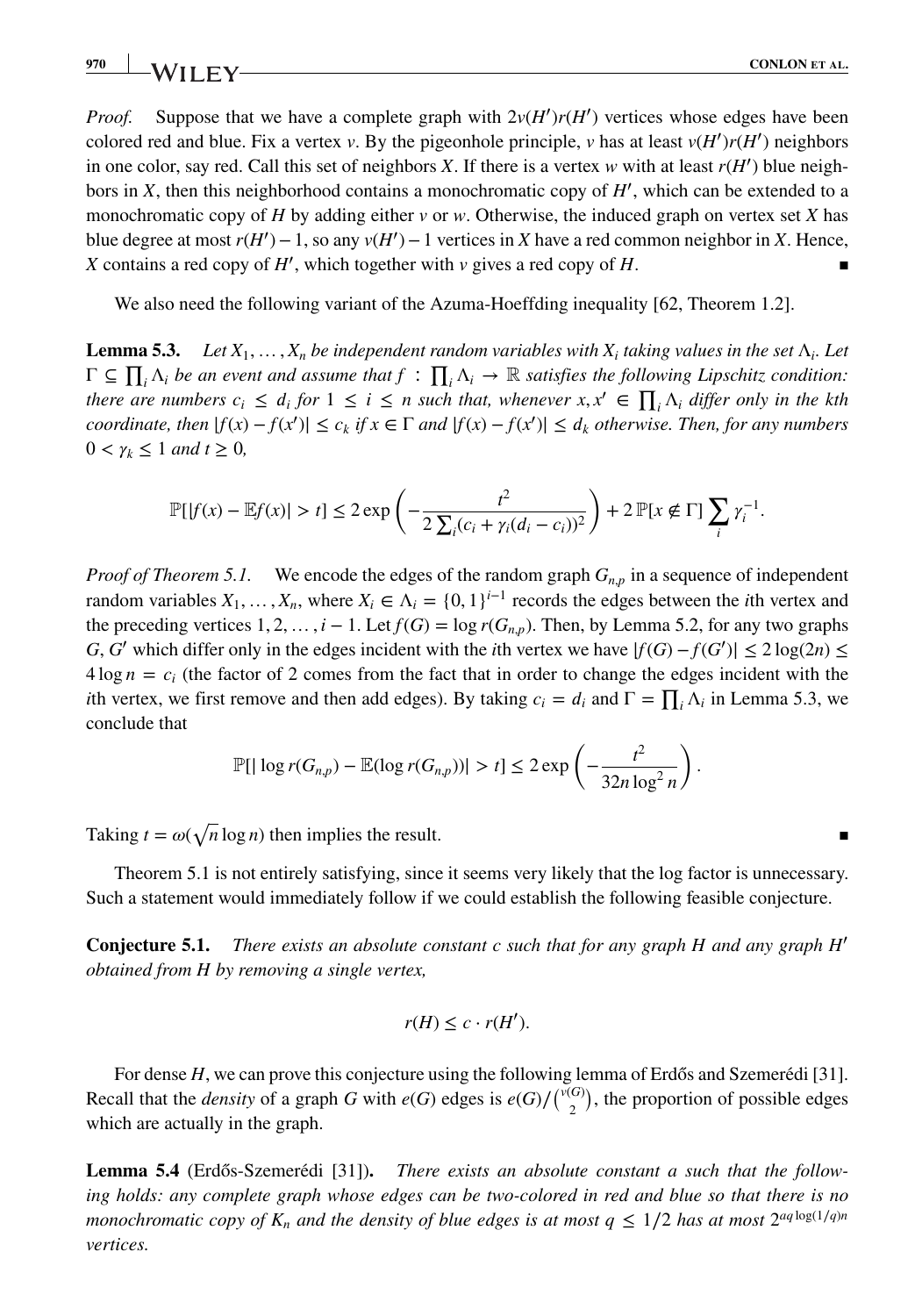**Lemma 5.5.** *There exists an absolute constant c such that for any graph H of density at least and any graph H*′ *obtained from H by removing a single vertex,*

$$
r(H) \le c \frac{\log(1/d)}{d} r(H').
$$

*Proof.* Let *n* be the number of vertices in *H* and let *c* be a sufficiently large constant which we choose later. We first note that a simple application of the probabilistic method implies that  $r(H') \geq 2^{c'dn}$ for some fixed positive constant *c'*. Indeed, the number of edges in *H'* is at least  $m' = d{n \choose 2} - (n - 1)$ 1). Thus, the probability that a random red/blue edge coloring of the complete graph on  $N = 2^{c'dn}$ vertices contains a monochromatic copy of *H*′ is at most 2*N<sup>n</sup>*−12−*m*′ *<* 1 for an appropriate choice of *c*' (e.g., *c'* = 1/3 will do). Suppose now that we have a graph with  $c \frac{\log(1/d)}{d} r(H')$  vertices containing no monochromatic copy of *H*. Fix a vertex *v*. By the pigeonhole principle, *v* has at least  $\frac{c}{2}$  $\frac{\log(1/d)}{d}r(H')$ neighbors in one color, say red. Call this set of neighbors *X*. If there is a vertex *w* with at least*r*(*H*′ ) blue neighbors in *X*, then this neighborhood contains a monochromatic copy of *H*′ , which can be extended to a monochromatic copy of *H* by adding either *v* or *w*. Otherwise, the set *X* has blue density at most  $q = \frac{2}{c}$  $\boldsymbol{d}$  $\frac{d}{\log(1/d)}$ . By choosing *c* sufficiently large, we can guarantee that  $aq \log(1/q) < c'd$ . Since the size of *X* is at least  $r(H') \ge 2^{c'dn}$ , an application of Lemma 5.4 implies that *X* contains a monochromatic copy of  $K_n$  and, hence, of  $H$ .

In particular, we have that  $r(K_{n+1}) \leq c \cdot r(K_n)$  for some absolute constant *c*, which seems not to have been remarked before, though there is work of Burr, Erdős, Faudree and Schelp [14] in the opposite direction, giving lower bounds on the differences between consecutive Ramsey numbers. More on point, we may use Lemma 5.5 to improve Theorem 5.1 when *p* is a fixed positive constant.

**Theorem 5.6.** *For p a fixed positive constant,*

$$
\mathbb{P}\left[\left|\log r(G_{n,p}) - \mathbb{E}(\log r(G_{n,p}))\right| = \omega(\sqrt{n})\right] = o(1).
$$

*Proof.* We follow the proof of Theorem 5.1. Let  $X_1, \ldots, X_n$  be the same random variables defined there, encoding the edges of the random graph  $G_{n,p}$ . Let  $\Gamma$  be the event that the density of  $G_{n,p}$  is at least *p*∕2. By the standard Chernoff estimates for the binomial random variable, the probability that Γ does not hold is at most *e*−Ω(*pn*2) . As before, we have that <sup>|</sup>*f*(*G*) − *<sup>f</sup>*(*G*′ )<sup>|</sup> <sup>≤</sup> 4 log *<sup>n</sup>* <sup>=</sup> *<sup>i</sup>* for any two graphs *G*, *G*′ which differ only in the edges incident with the *i*th vertex. On the other hand, since *p* is a constant, we can use Lemma 5.5 to conclude that if  $G \in \Gamma$  then  $|f(G) - f(G')| \le O(1) = c_i$  for any two *G*, *G'* as above. Define  $\gamma_i = 1/n$  and note that  $\sum_i (c_i + \gamma_i(d_i - c_i))^2 = O(n)$ . Therefore, taking  $t = \omega(\sqrt{n})$  and using Lemma 5.3, we have that

$$
\mathbb{P}[|\log r(G_{n,p}) - \mathbb{E}(\log r(G_{n,p}))| > t] \leq 2e^{-\Omega(t^2/n)} + 2n^2e^{-\Omega(pn^2)} = o(1),
$$

completing the proof.

One might also ask whether results like Theorems 5.1 and 5.6 hold for variants of the Ramsey number. For many natural variants, including the induced Ramsey number and the size Ramsey number, we were unable to obtain such statements, chiefly because we could not establish an analogue of Lemma 5.2. Any progress on such questions would be interesting.

In the other direction, one might ask whether the random variable  $\log r(G_{n,p})$  is not too concentrated. We make the following conjecture along these lines.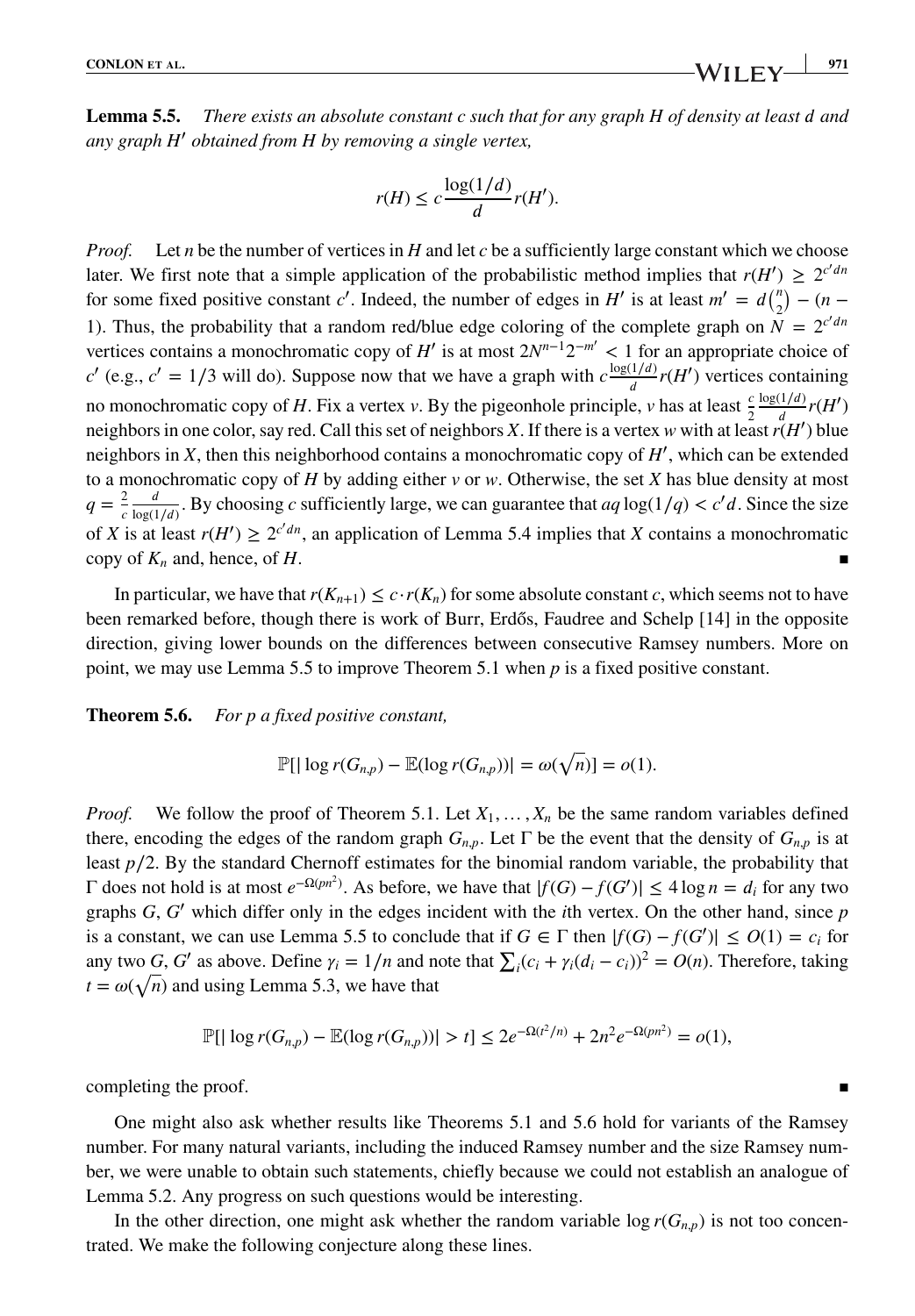**Conjecture 5.2.** *For any fixed*  $0 < p < 1$ ,  $\log r(G_{n,p})$  *is not concentrated with high probability on any interval of length O*(1)*.*

An argument of Alon and Krivelevich [7, Section 4] shows that this conjecture is true on average in some appropriate sense. First note that for any  $c, \epsilon > 0$ , there is  $\delta > 0$  such that if  $\epsilon \le p \le 1 - \epsilon$ , then any family of graphs on *n* vertices whose total probability in  $G(n, p)$  is at least  $1 - \delta$  has probability at least 2 $\delta$  in *G*(*n*, *p* + *c*/*n*). Defining  $I_{n,p}$  to be an interval such that log  $r(G_{n,p})$  lies in this interval with probability at least  $1-\delta$ , we conclude that  $I_{n,p}$  overlaps with  $I_{n,p+c/n}$  whenever  $\epsilon \le p \le 1-\epsilon$ . It follows from the main results in [20, 58] that there is a constant  $\epsilon > 0$  such that, for  $p \leq \epsilon$ , log  $r(G_{n,p}) < n/8$ with high probability. On the other hand, if  $p \ge 1 - \epsilon$  for  $\epsilon > 0$  fixed and sufficiently small, a simple application of the probabilistic method (see the proof of Lemma 5.5) implies that  $\log r(G_{n,p}) > n/4$ with high probability. Therefore, since the midpoints of the intervals  $I_{n,\epsilon}$  and  $I_{n,1-\epsilon}$  differ by  $\Omega(n)$ , we must have that the average width of the at most  $n/c$  intervals  $I_{n,\epsilon}, I_{n,\epsilon+c/n}, I_{n,\epsilon+2c/n}, \ldots$  is  $\Omega(c)$ . A more careful rendering of this argument gives the following result.

**Proposition 5.7.** *For each*  $0 < p < 1$  *and positive integer n, let*  $\ell_{n,p}$  *be such that*  $\log r(G_{n,p})$  *is with high probability concentrated in an interval of length*  $\ell_{n,p}$ *. There is a constant*  $0 < \epsilon < 1/2$  *such that if*  $\epsilon \leq p \leq 1 - \epsilon$  *is taken uniformly at random, then the expected value of*  $\ell_{n,p}$  *is*  $\omega(1)$ *.* 

We conclude with one further question, concerning  $r(G_{nd/n})$  with *d* fixed, where the Ramsey number is known [37] to be linear in *n* with high probability. It is not clear to us which way the truth should lie.

**Question 5.1.** For fixed  $d$ , is it the case that

$$
|r(G_{n,d/n})-\mathbb{E}(r(G_{n,d/n}))|=o(n)
$$

with high probability?

#### **6 RAMSEY MULTIPLICITY AND THE NUMBER OF COLORS**

The *Ramsey multiplicity*  $M_q(H; n)$  of a graph *H* is defined to be the minimum number of monochromatic copies of *H* taken over all *q*-colorings of the edges of the complete graph  $K_n$ . If *H* has *a* automorphisms and *h* vertices, the *Ramsey multiplicity constant*  $C_q(H)$  is given by

$$
C_q(H) = \lim_{n \to \infty} \frac{M_q(H; n)}{\frac{h!}{a} {n \choose h}},
$$

that is, the limit as *n* tends to infinity of the minimum proportion of copies of *H* which are monochromatic in any *q*-coloring of the edges of *Kn*.

Writing *m* for the number of edges in *H*, a simple upper bound,  $C_q(H) \leq q^{1-m}$ , follows from considering a random coloring. When  $q = 2$  and  $H = K_3$ , a classical result of Goodman [42] shows that this upper bound is tight. This led Erdős [29], for cliques, and Burr and Rosta [15], for general  $H$ , to conjecture that the upper bound is tight in the 2-color case. However, in the late eighties, Thomason [60] showed that these conjectures fail already for *K*4.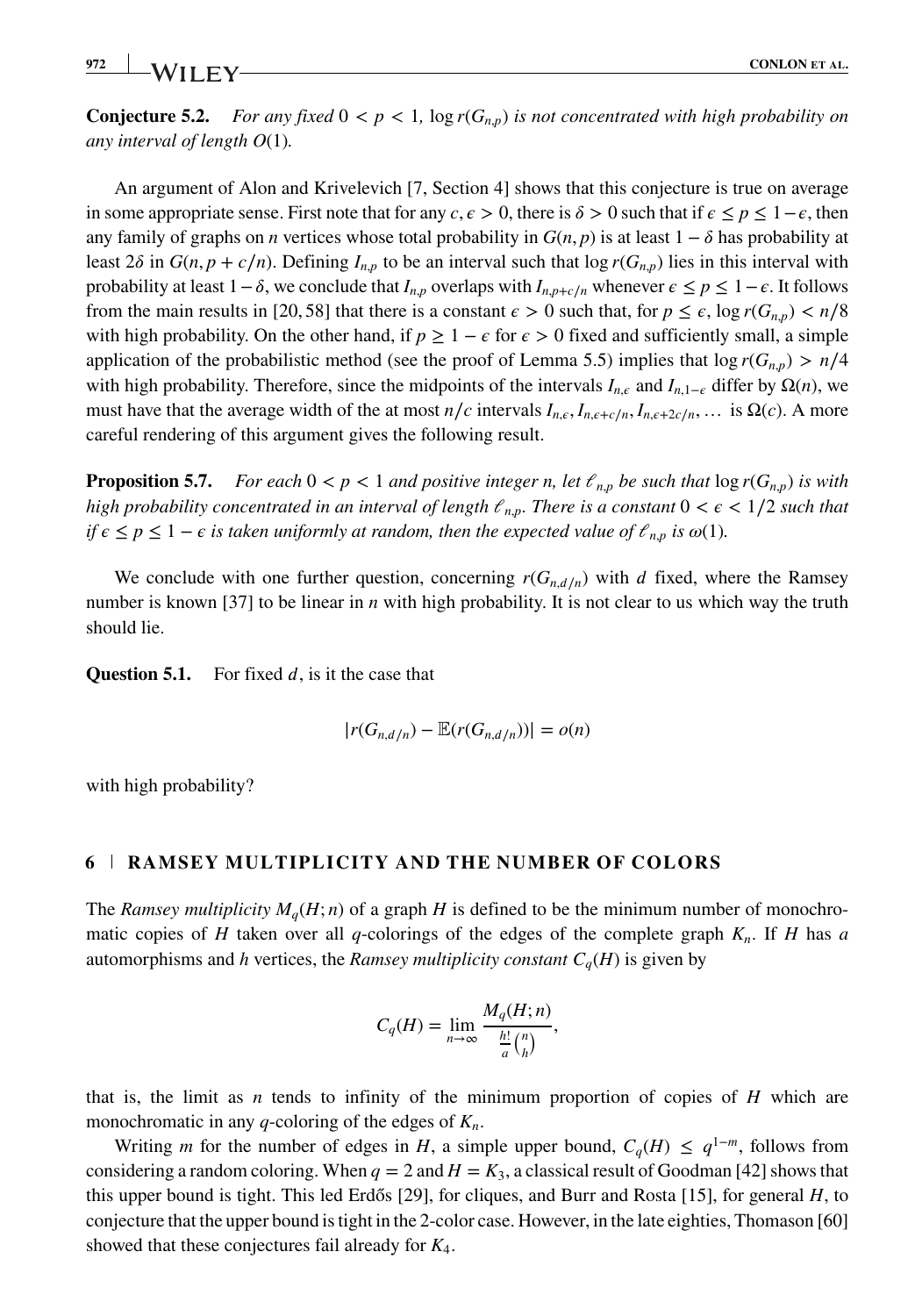A strong quantitative counterexample to the Burr-Rosta conjecture was found by Fox [32]. Define the graph  $T(k, \ell)$  to be a clique of order *k* one of whose vertices is joined to  $\ell$  otherwise isolated vertices. Color the complete graph on *n* vertices by splitting its vertex set into *k*−1 pieces of equal size and coloring an edge red if it lies entirely within one of these pieces and blue otherwise. This coloring contains no blue copies of  $T(k, \ell)$  and any red copy is contained within one of the  $k-1$  clumps. Taking  $\ell = (k^2 + k)/2$ , the number of vertices is  $h = (k^2 + 3k)/2$  and the number of edges is  $m = k^2$ , so taking the limit as *n* tends to infinity implies that

$$
C_2(T(k,\ell)) \le (k-1)^{1-h} \le m^{-(1+o(1))m/4}.
$$

For three or more colors, this counterexample becomes even more effective. Indeed, take the same graph  $T(k, \ell)$  with  $\ell = (k^2 + k)/2$  and suppose that we have a  $(q - 1)$ -coloring of the complete graph on  $r = 2^{(q-2)k/4}$  vertices with no monochromatic copy of  $K_k$  (see [24, Section 2.1] for the proof that such a coloring exists). Consider the blow-up of this coloring, where each vertex is replaced by a clique of color *q* with size *n*∕*r*. By construction, the only monochromatic cliques of size *k* have color *q* and, therefore, the only monochromatic copies of  $T(k, \ell)$  are also in color q. Letting *n* tend to infinity, we see that

$$
C_q(T(k, \ell)) \le r^{1-h} \le 2^{-c'_q m^{3/2}}.
$$

These upper bounds for  $C_2(T(k, \ell))$  and  $C_q(T(k, \ell))$  with  $q \geq 3$  are both tight up to a constant factor in the exponent. This can be proved using an appropriate generalization of Lemma 6.3, though we omit the details for brevity. In particular, we see a substantive difference in behavior between the 2- and 3-color cases. An obvious objection might be to say that the graph for which this difference happens is an unusual one. In response to this objection, we prove the following theorem, improving an earlier result,  $C_2(H)$  ≥  $2^{-cm^{3/2} \log m}$ , of Fox [32].

**Theorem 6.1.** *There exists a constant c such that, for any graph H with m edges,*

$$
C_2(H) \ge 2^{-cm^{4/3}\log^2 m}.
$$

So the difference in behavior is a very real one: there is no graph on *m* edges which has a 2-color multiplicity constant as small as  $2^{-cm^{3/2}}$ . Along with [22], this is one of the first results where there is a provable quantitative difference between the 2-color case and the *q*-color case for some  $q \geq 3$ .

To prove Theorem 6.1, we use a mixture of two methods, both of which have become mainstays of graph Ramsey theory. The first, known as dependent random choice (see the survey [38]), shows that every dense graph contains a large set of vertices *A* with the property that almost all small subsets of *A* have many common neighbors. The following lemma, a routine variant of [36, Lemma 2.1] (see also [18, Lemma 1]), will suffice for our purposes. Note that we write  $N(S)$  to denote the joint neighborhood of a set *S*, the collection of vertices joined to every vertex in *S*.

**Lemma 6.2.** *Let*  $G = (U, V; E)$  *be a bipartite graph with at least*  $\epsilon |U||V|$  *edges. Then, for all positive integers a, t, x, there is a subset*  $A ⊂ U$  *with*  $|A| ≥ 2^{-1/a} ε<sup>t</sup>|U|$  *such that all a-sets* S *in A but at most*  $2e^{-ta}\left(\frac{x}{16}\right)$ |*V*|  $\int_0^t |A|^a / a!$  *have*  $|N(S)| \ge x$ .

It will also be useful to record the following result.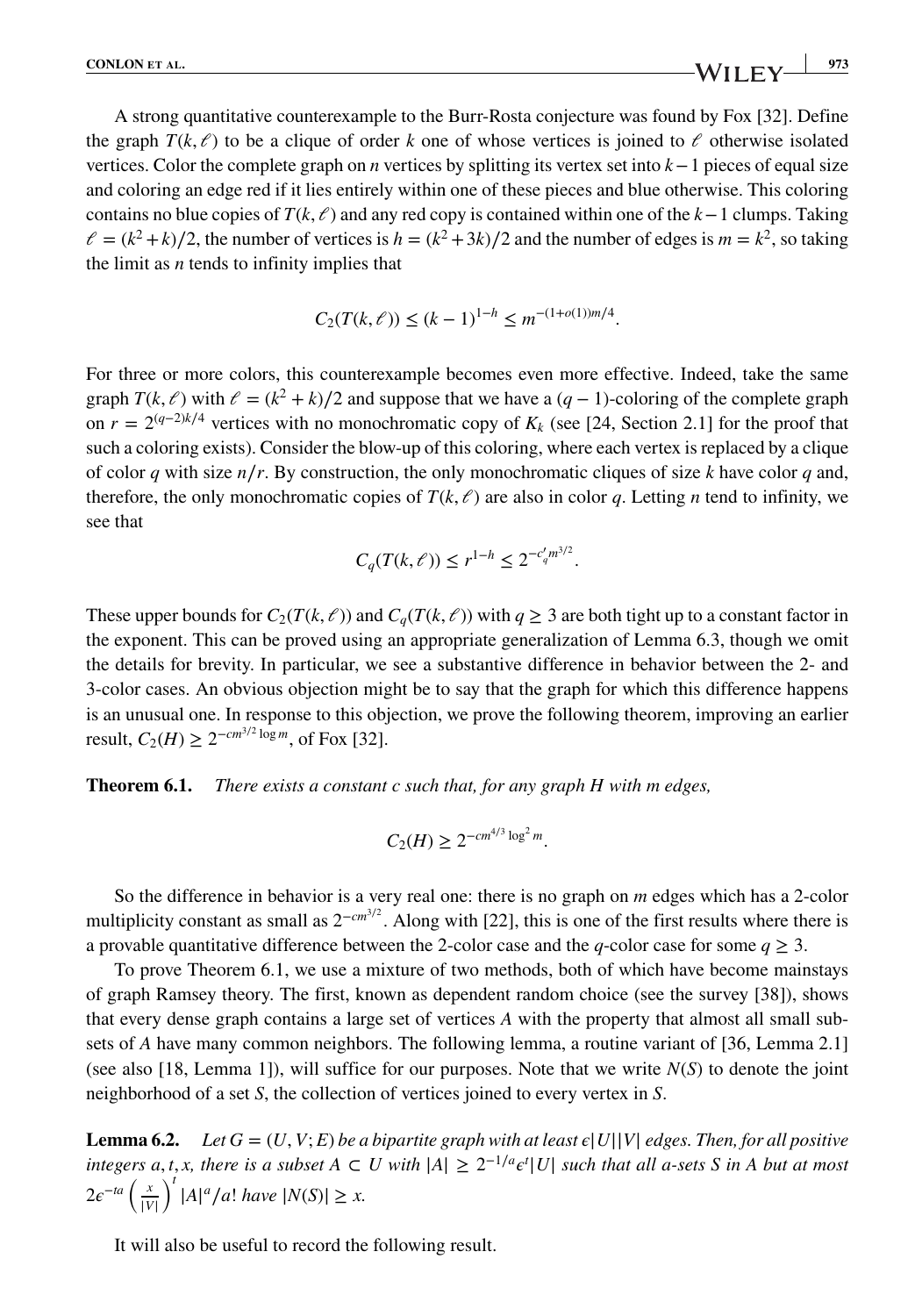**Lemma 6.3.** *Let k and n be positive integers with n sufficiently large. For every red/blue edge coloring of K<sub>n</sub>, there is a vertex subset U with*  $|U| \ge n/3$  *vertices and a color such that* 

- *there are at least*  $12^{-k} {n \choose k}$  *monochromatic*  $K_k$  *in U in that color and every such monochromatic*  $K_k$ *extends to at least n*/2 *monochromatic*  $K_{k+1}$ *, or*
- *every vertex in U has both red degree and blue degree at least*  $D := (n-3)/12k$ *.*

*Proof.* Each vertex has degree at least  $(n-1)/2 \ge D$  in some color. So at least one of the following holds: there are at least *n*∕3 vertices with both red degree and blue degree at least *D* (in which case we are done); there are at least  $n/3$  vertices of red degree at least *D* and blue degree less than *D*; or there are at least *n*∕3 vertices of blue degree at least *D* and red degree less than *D*.

Without loss of generality, we may assume that there are at least *n*∕3 vertices of red degree at least *D* and blue degree less than *D*. We let *U* be the set of such vertices. The density of blue edges in *U* is at most  $\frac{D|U|/2}{\binom{|U|}{2}} \leq \frac{1}{4k}$ . Consider a random set *T* of 2*k* vertices in *U*. The expected number of blue edges in *T* is thus at most  $\frac{1}{4k} {2k \choose 2} \le \frac{k}{2}$ . Thus, with probability at least 1/2, the number of blue edges in *T* is at most *k* and we can delete one vertex from each blue edge in *T* so that *T* contains a red *Kk*. It follows that the number of red  $K_k$  in *U* is at least  $\frac{1}{2} {|\binom{|U|}{2k}} / {\binom{|U| - k}{k}} = (2 \binom{2k}{k})^{-1} {\binom{|U|}{k}}$ . The lower bound on |*U*| and the fact that  $n$  is sufficiently large implies the desired lower bound on the number of monochromatic red  $K_k$  in *U*. Each such red  $K_k$  extends to at least  $n - k - kD \ge n/2$  red  $K_{k+1}$ .

For our application of dependent random choice, we require some further notation. Recall that a *hypergraph*  $F = (V, E)$  is a vertex set *V* together with a collection of subsets *E* of *V*, known as the *edges*. A hypergraph is said to be *k-uniform* if all of the edges have the same size *k*. A hypergraph  $\mathcal{F} = (V, E)$  is said to be *down-closed* if  $e_1 \subset e_2$  and  $e_2 \in E$  implies  $e_1 \in E$ .

**Lemma 6.4.** *Suppose that the edges of*  $K_n$  *are two-colored in red and blue. Then, provided n is sufficiently large, there are at least* 2<sup>−</sup>50*m*4∕<sup>3</sup> log *<sup>m</sup>*( *<sup>n</sup> m*2∕<sup>3</sup> ) *monochromatic copies of Km*2∕<sup>3</sup> *such that, for each such copy K, every vertex subset L of K of size* 2*m*<sup>1</sup>∕<sup>3</sup> *has at least* 2<sup>−</sup>50*m*1∕<sup>3</sup> log *mn vertices connected to each element of L in the same color as the clique.*

*Proof.* Let  $k = m^{2/3}$  and apply Lemma 6.3 to obtain the promised set *U* of at least  $n/3$  vertices. In the first case, the monochromatic  $K_k$  in *U* give the desired set of monochromatic  $K_k$ . So we may assume that every vertex in *U* has both red degree and blue degree at least  $D = (n - 3)/12k$ .

Let  $\epsilon = 1/13k$ ,  $a = 2m^{1/3}$ ,  $t = m^{2/3}$ , and  $x = 2^{-50m^{1/3} \log m}n$ . We now apply Lemma 6.2 to the bipartite graph with parts *U* and  $V(K_n)$ , where  $(u, v)$  is an edge if it is red in the given edge coloring, with the parameters above to find a set  $A \subset U$  of size at least  $2^{-10m^2/3} \log m_n$  such that all but  $2^{-30m \log m} |A|^a / a!$ of the *a*-tuples have at least 2<sup>−</sup>50*m*1∕<sup>3</sup> log *mn* common red neighbors.

Now, since *A ⊂ U*, every vertex in *A* has blue degree at least *D*. Therefore, applying Lemma 6.2 with the same parameters as before we find a set *A'*  $\subset$  *A* of size at least  $2^{-10m^{2/3} \log m} |A| \ge 2^{-20m^{2/3} \log m} n$ such that all but  $2^{-30m\log m}|A'|^a/a!$  of the *a*-tuples have at least  $2^{-50m^{1/3}\log m}n$  common blue neighbors. In summary, since  $|A| \le 2^{10m^2/3} \log^m |A'|$  and  $a = 2m^{1/3}$ , we have a set *A'* of size at least  $2^{-20m^{2/3} \log m}n$ such that all *a*-tuples in *A*′ but at most

$$
2^{-30m\log m}|A|^a/a! + 2^{-30m\log m}|A'|^a/a! \le 2^{-8m\log m}|A'|^a/a!
$$

have 2<sup>−</sup>50*m*1∕<sup>3</sup> log *mn* common red neighbors and 2<sup>−</sup>50*m*1∕<sup>3</sup> log *mn* common blue neighbors.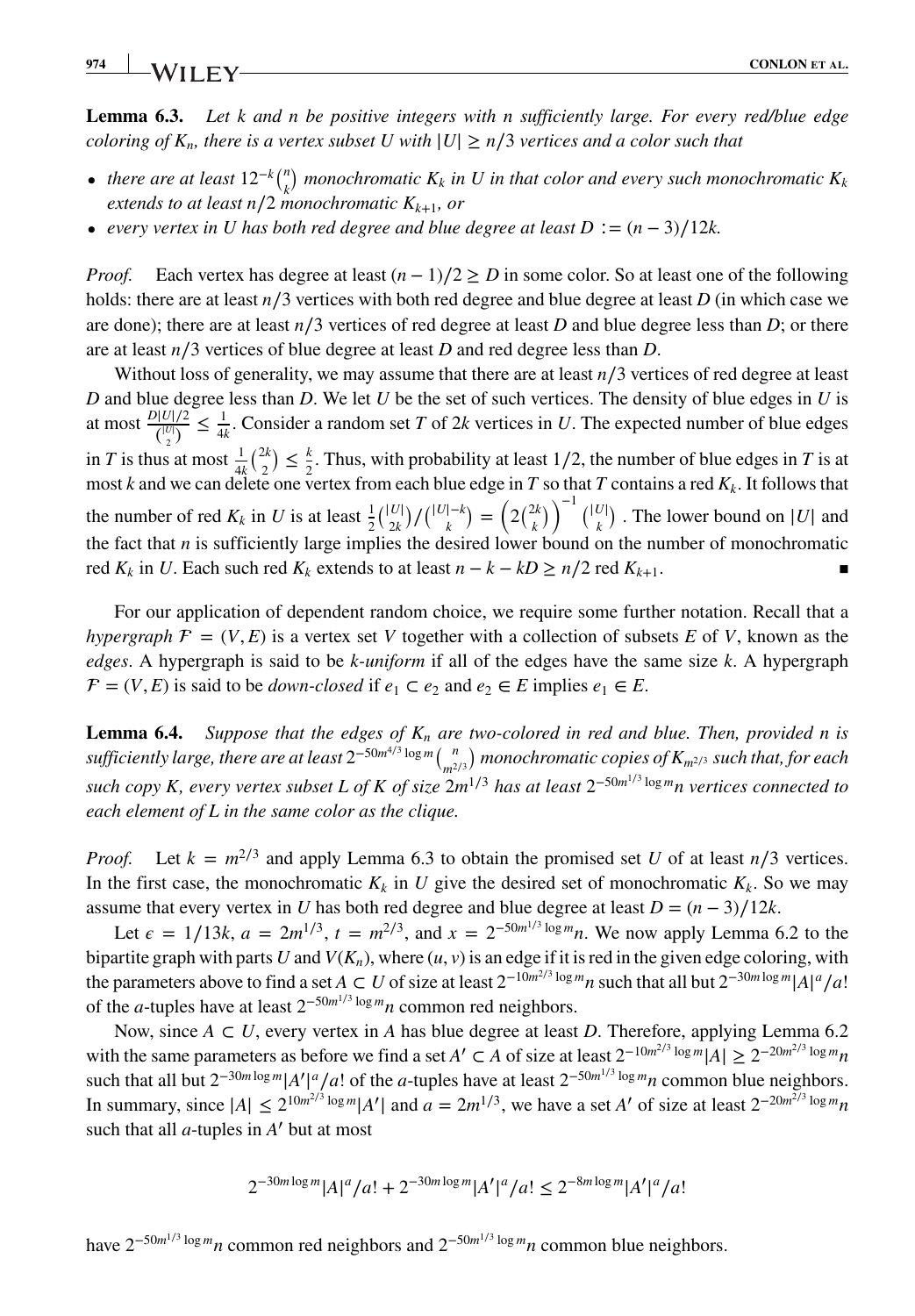Let  $F$  be the down-closed hypergraph with vertex set  $A'$  whose maximal edges consist of the at least  $(1 - 2^{-8m \log m}) |A'|^a / a!$  sets of size *a* which have appropriately large common neighborhoods in both red and blue. We fix  $d = 2^{2m^2/3} {2m^2/3 \choose 2m^{1/3}}$ . Call a set  $S \subset A'$  of size  $|S| \le a$  good if *S* is contained in more than  $(1 - (4d)^{|S| - a})|A'|^{a - |S|}/(a - |S|)!$  edges of *F* of cardinality *a*. For any good set *S* with  $|S| < a$  and any vertex  $j \in A' \setminus S$ , call *j* bad with respect to *S* if  $S \cup \{j\}$  is not good. Let  $B_S$  denote the set of vertices  $j \in A' \setminus S$  that are bad with respect to *S*. We claim that if *S* is good with  $|S| < a$ , then  $B_S \le |A'|/4d$ . Indeed, suppose that  $|B_S| > |A'|/4d$ . Then the number of *a*-sets containing *S* that are not edges of  $\mathcal F$  is at least

$$
\frac{|B_S|}{a-|S|}(4d)^{|S|+1-a}\frac{|A'|^{a-|S|-1}}{(a-|S|-1)!}>(4d)^{|S|-a}\frac{|A'|^{a-|S|}}{(a-|S|)!},
$$

which would be a contradiction.

We will now prove that the hypergraph  $\mathcal F$  contains many copies of the complete  $2m^{1/3}$ -uniform hypergraph with *m*<sup>2/3</sup> vertices such that the graph induced by the vertices of each copy is monochromatic. We will embed  $2m^{2/3}$  vertices, vertex by vertex, maintaining three conditions. More specifically, we will inductively find an embedding *f* of  $v_1, v_2, \ldots, v_i$  and a disjoint vertex subset  $V_i$  satisfying the following conditions. The first condition is that if we have embedded *i* vertices  $v_1, v_2, \ldots, v_i$ , then every subset of these vertices of size less than or equal to  $2m^{1/3}$  is good. The second condition is that for every *j*, *k* with  $1 \leq j \leq k \leq i$ , the color of  $f(v_j)f(v_k)$  is determined by the value of *j*. Moreover, the color of the edge from  $f(v_j)$  to any element of  $V_i$  is the same color. Third, we will maintain that  $|V_i| \ge 2^{-i}|A'|$ .

To verify the induction hypothesis at  $i = 0$ , we only have to verify that all empty sets are good, since the second and third conditions follow trivially by taking  $V_0 = A'$ . However, the empty set is good, since

$$
(1 - 2^{-8m \log m}) |A'|^a / a! \ge (1 - (4d)^{-a}) |A'|^a / a!.
$$

We may therefore assume that  $v_1, v_2, \ldots, v_i$  have been embedded as required and we are trying to embed  $v_{i+1}$ .

We may suppose, without loss of generality, that there are  $|V_i|/2$  vertices in  $V_i$  with red degree at least  $|V_i|/2$ . Moreover, there are at most  $\binom{2m^{2/3}}{2m^{1/3}}$  subsets of  $v_1, v_2, ..., v_i$  of size at most  $2m^{1/3} - 1$ . By induction, all of these sets have a good embedding. For any such subset *S*, there are, therefore, at most  $|A'|/4d$  bad vertices with respect to it. But now, since  $d = 2^{2m^{2/3}} \binom{2m^{2/3}}{2m^{1/3}}$ ,

$$
\frac{|A'|}{4d} \le 2^{2m^{2/3}} \frac{|V_i|}{4d} \le \frac{|V_i|}{4\binom{2m^{2/3}}{2m^{1/3}}}.
$$

Thus, adding the numbers of bad vertices with respect to all the sets to which we would like to append *v<sub>i+1</sub>*, we obtain that there are at most |*V<sub>i</sub>*|/4 vertices which are bad for one of these sets. We may, therefore, let  $f(v_{i+1})$  be any of the remaining  $\frac{|V_i|}{4}$  vertices which have  $|V_i|/2$  red neighbors in  $V_i$  and are good for each of the sets *S*. Letting  $V_{i+1}$  be the red neighborhood in  $V_i$  of  $f(v_{i+1})$  completes the induction.

Since we continue this process until we have  $2m^{2/3}$  vertices, some subset  $w_1, w_2, \ldots, w_{m^{2/3}}$  must form a monochromatic clique. How many monochromatic cliques do we form through this process? At the very worst,

$$
\frac{1}{(2m^{2/3})!n^{m^{2/3}}} \frac{|V_0|}{4} \times \frac{|V_1|}{4} \times \dots \times \frac{|V_{2m^{2/3}-2}|}{4} \times \frac{|V_{2m^{2/3}-1}|}{4} \ge 2^{-6m^{2/3} \log m} n^{-m^{2/3}} \left(\frac{|A'|}{2^{2m^{2/3}}}\right)^{2m^{2/3}}
$$
  

$$
\ge 2^{-50m^{4/3} \log m} {n \choose m^{2/3}},
$$

as required. This completes the proof.  $\blacksquare$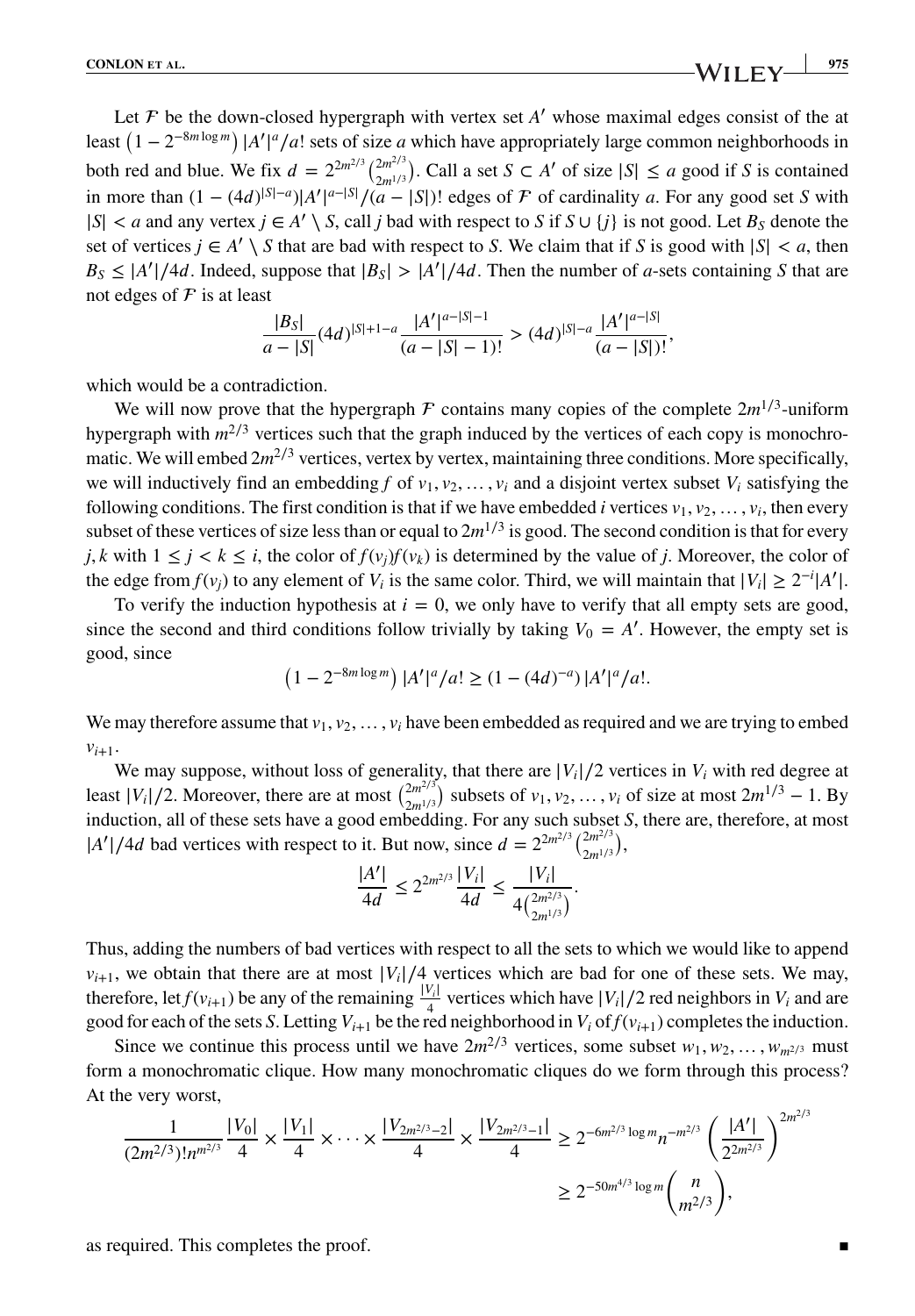The second technique we use goes back to work of Graham, Rödl, and Rucinski [43], though similar ideas are implicit in earlier work [52]. Let *G* be a graph on vertex set *V* and let *X*, *Y* be two subsets of *V*. Define  $e(X, Y)$  to be the number of edges between *X* and *Y*. The *density* of the pair  $(X, Y)$  is  $d(X, Y) = e(X, Y)/|X||Y|$ . The graph G is said to be  $bi-(\sigma, \delta)$ -dense if, for all  $X, Y \subset V$  with  $X \cap Y = \emptyset$ and  $|X|, |Y| \ge \sigma |V|$ , we have  $d(X, Y) \ge \delta$ . It was shown by Graham, Rödl, and Rucinski [43, Lemma 2] that if  $\sigma$  is sufficiently small in terms of  $\delta$  and the maximum degree  $\Delta$  of a fixed graph *H*, then a sufficiently large bi- $(\sigma, \delta)$ -dense graph *G* will contain a copy of *H*. The following lemma is a counting version of their result with restrictions on where each vertex can be embedded.

**Lemma 6.5.** *Let*  $\alpha, \delta > 0$  *be real numbers. If G is a bi*-( $\alpha \delta^{\Delta}/2t^2, \delta$ )-dense graph with n vertices, then G contains at least  $(a\delta^\Delta n/2t^2)^t$  copies of any graph H with t vertices and maximum degree  $\Delta$ *such that each vertex w of H is mapped to a prespecified vertex subset*  $V_w$  *of size at least an.* 

*Proof.* Our initial aim will be to find a single embedding *f* of *H* in *G* so that  $f(w) \subset V_w$  for all *w* ∈ *V*(*H*). By replacing each  $V_w$  with a set of order  $|V_w|/t$ , we may assume that the  $V_w$  are disjoint. Let the vertices of *H* be  $\{w_1, w_2, \ldots, w_t\}$ . For each  $1 \leq h \leq t$ , let  $L_h = \{w_1, w_2, \ldots, w_h\}$ . If the vertices of  $L_h$  have been embedded, then, for each  $y \in V(H) \setminus L_h$ , we let  $T_y^h$  be the set of vertices in  $V_y$  which are adjacent to all already embedded neighbors of *y*. That is, letting  $N_h(y) = N(y) \cap L_h$ ,  $T_y^h$  is the set of vertices in  $V_y$  adjacent to each element of  $f(N_h(y))$ . We will find, by induction, an embedding of  $L_h$ such that, for each  $y \in V(H) \setminus L_h$ ,  $|T_y^h| \ge \delta^{|N_h(y)|} |V_y|$ .

For  $h = 0$ , there is nothing to prove. We may therefore assume that  $L<sub>h</sub>$  has been embedded consistent with the induction hypothesis and attempt to embed  $w = w_{h+1}$  into an appropriate  $v \in T_w^h$ . Let *Y* be the set of neighbors of *w* which are not yet embedded. We wish to find an element  $v \in T_w^h$  such that, for all *y* ∈ *Y*,  $|N(v) \cap T_v^h|$  ≥  $\delta |T_v^h|$ . If such a vertex *v* exists, taking  $f(w) = v$  will then complete the proof.

Let  $B_y$  be the set of vertices in  $T_w^h$  which are bad for  $y \in Y$ , that is, such that  $|N(v) \cap T_y^h| < \delta |T_y^h|$ . Note that, by the induction hypothesis,  $|T_y^h| \ge \delta^{\Delta} |V_y| \ge \alpha \delta^{\Delta} n/t$ . Therefore,  $|B_y| < \alpha \delta^{\Delta} n/2t^2$ , for otherwise the density between the sets  $B_y$  and  $T_y^h$  would be less than  $\delta$ , contradicting the bi-density condition. Hence,

$$
\left|T_w^h \setminus \bigcup_{y \in Y} B_y\right| > \frac{\alpha \delta^{\Delta}}{t} n - t \frac{\alpha \delta^{\Delta}}{2t^2} n \ge \frac{\alpha \delta^{\Delta}}{2t} n
$$

and an appropriate choice for  $f(w)$  exists. The result therefore follows by induction. The counting result also follows straightforwardly since there are at least  $\frac{a\delta^{\Delta}}{2t}n$  choices for each of the *t* vertices and each copy of *H* can be counted at most  $t! \leq t^t$  times.

Thus, if we are looking for monochromatic copies of  $H$  in a red/blue edge coloring of  $K_n$  and we cannot find a large number of red copies, there must be a large bipartite graph where the blue density is very high. If we iterate this observation, we might hope to find a sequence of such bipartite graphs, enough to build up a complete graph with very high blue density. Precisely this idea was pursued by Graham, Rödl, and Ruciński, though we use a streamlined approach due to Fox and Sudakov [35]. We start with some notation and a definition.

For a graph  $G = (V, E)$  and disjoint subsets  $W_1, \ldots, W_t \subset V$ , the *density*  $d_G(W_1, \ldots, W_t)$  between the  $t \geq 2$  vertex subsets  $W_1, \ldots, W_t$  is defined by

$$
d_G(W_1, ..., W_t) = \frac{\sum_{i < j} e(W_i, W_j)}{\sum_{i < j} |W_i| |W_j|}.
$$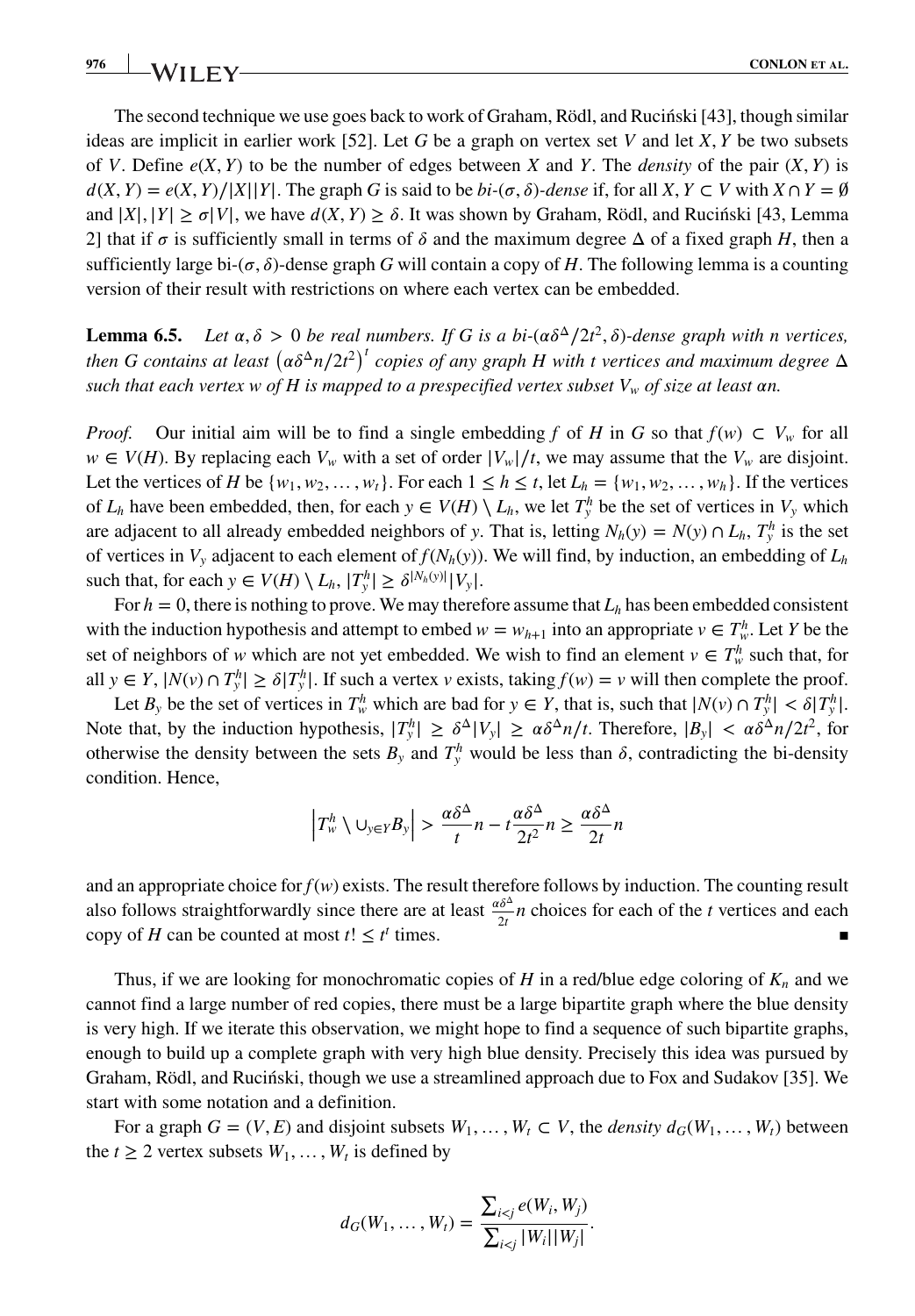**Definition.** For  $\alpha, \sigma, \delta \in [0, 1]$  and positive integer t, a sequence  $(G_1, \ldots, G_r)$  of graphs on the same vertex set *V* is  $(\alpha, \sigma, \delta, t)$ -sparse if for all subsets  $U \subset V$  with  $|U| \ge \alpha |V|$ , there are positive integers  $t_1, \ldots, t_r$  such that  $\prod_{i=1}^r t_i \geq t$  and for each  $i \in [r] = \{1, 2, \ldots, r\}$ , there are disjoint subsets  $W_{i,1}, \ldots, W_{i,t_i} \subset U$  with  $|W_{i,1}| = \cdots = |W_{i,t_i}| = \lceil \sigma |U| \rceil$  and  $d_{G_i}(W_{i,1}, \ldots, W_{i,t_i}) \le \delta$ .

The fundamental lemma that we will need to apply is the following [35, Corollary 3.4].

**Lemma 6.6.** *If*  $(G_1, ..., G_r)$  *is*  $\left( (\frac{\sigma}{2})^{h-1}, \sigma, \frac{\delta}{8} \right)$  $\left(\frac{\delta}{8}, 2\right)$ -sparse where  $h = r \log \frac{2}{\delta}$ , then there is  $i \in [r]$  and *an induced subgraph G′ of G<sub>i</sub> on*  $2\delta^{-1}2^{1-h}\sigma^h|V|$  *vertices that has edge density at most*  $\delta$ .

We only use Lemma 6.6 in the case  $r = 2$  with  $G_1$  and  $G_2$  the subgraphs of each color in a two-coloring of the edges of *Kn*. We are now ready to complete the proof of Theorem 6.1.

*Proof of Theorem 6.1.* Let  $\delta = 1/m^3$ ,  $\Delta = 2m^{1/3}$ , and  $\sigma = 2^{-60m^{1/3} \log m}$ . Then  $h = 2 \log(2m^3)$ . Note that

$$
\left(\frac{\sigma}{2}\right)^{h-1} \ge 2^{-600m^{1/3}\log^2 m}.
$$

Let us refer to this latter quantity as  $\beta$ . Let *U* be a subset of *V* of size at least  $\beta n$ . We will first show that, for any graph *H* with *m* edges and no isolated vertices, *U* contains either  $2^{-3000m^{4/3} \log^2 m}$   $\binom{n}{\text{IV/IV}}$ monochromatic copies of *H* or two disjoint sets  $W_1$  and  $W_2$  of size  $\sigma |U|$  such that the density of edges between them in one color is less than  $\delta/8$ .

If *H* has at most  $m^{2/3}$  vertices, then *H* is a subgraph of  $K_{m^{2/3}}$ , so  $C_2(H) \ge C_2(K_{m^{2/3}}) \ge 2.19^{-m^{4/3}}$  by a result of the first author [19]. We may therefore assume that *H* has more than  $m^{2/3}$  vertices. We may also assume that *H* has no isolated vertices, since these do not contribute to the multiplicity constant, and hence that  $|V(H)| \leq 2m$ .

We partition the vertex set of *H* into two subsets, those of large degree and those of small degree. More specifically, let  $A_1$  be the  $m^{2/3}$  vertices with largest degree and let  $A_2$  be the complement. By choice, every vertex in  $A_2$  has maximum degree at most  $2m^{1/3}$ . Otherwise, every vertex in  $A_1$  would have degree greater than 2*m*<sup>1</sup>∕3, implying the existence of more than *m* edges.

Applying Lemma 6.4, we find at least  $2^{-50m^{4/3} \log m} {M \choose m^{2/3}}$  ≥  $2^{-700m^{4/3} \log m} {n \choose m^{2/3}}$  monochromatic copies of  $K_{m^{2/3}}$  such that, for each such copy *K*, every vertex subset *L* of *K* of size  $2m^{1/3}$  has at least 2<sup>−50*m*<sup>1/3</sup> log *m*</sup>|*U*| vertices connected to each element of *L* in the same color as the clique. Suppose, without loss of generality, that at least half of these cliques are blue.

Every vertex in  $A_2$  has degree at most  $2m^{1/3}$  in  $A_1$ , so, given any blue  $K_{m^{2/3}}$ , considered as an embedding of  $A_1$ , there is, for each  $w \in A_2$ , a subset of size at most  $2m^{1/3}$  that the image of *w* should be joined to in blue. We know that each such vertex set has at least  $s = 2^{-50m^{1/3} \log m} |U|$  common blue neighbors. For any vertex  $w \in A_2$ , let this set of common neighbors be  $V_w$ . We would now like to embed the induced subgraph of *H* on  $A_2$  in such a way that *w* is embedded in  $V_w$  for each  $w \in A_2$ . Applying Lemma 6.5 with  $\alpha = 2^{-50m^{1/3} \log m}$  and  $\delta_0 = \delta/8$ , we see that if the blue graph induced on *U* is bi- $(\alpha \delta_0^{\Delta}/8m^2, \delta_0)$ -dense, then, since  $|V_w| \ge \alpha |U|$  for each  $w \in A_2$  and  $\Delta \le 2m^{1/3}$ , there are at least

$$
\left(\frac{\alpha\delta_0^{\Delta}}{8m^2}|U|\right)^{|A_2|} \ge (2^{-60m^{1/3}\log m}|U|)^{|A_2|} \ge \left(2^{-700m^{1/3}\log^2 m}n\right)^{|A_2|}
$$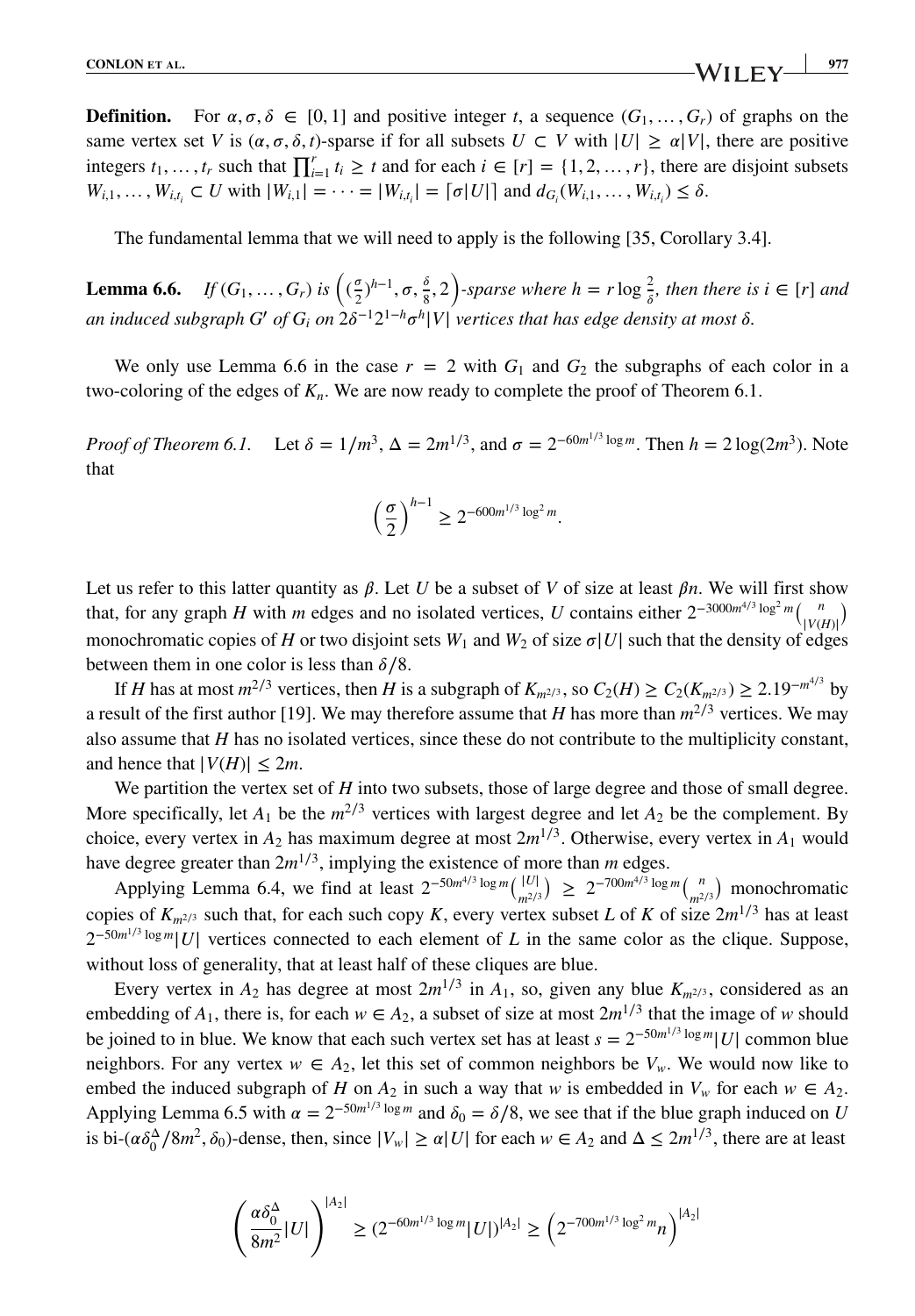blue copies of  $H[A_2]$  which form a blue copy of *H* with our given copy of  $H[A_1]$ . Since  $|A_2| \leq |V(H)| \leq$ 2*m*, we therefore see that  $K_n$  contains at least

$$
\frac{1}{|V(H)|!} 2^{-701m^{4/3}\log m} \binom{n}{m^{2/3}} \times \left(2^{-700m^{1/3}\log^2 m} n\right)^{|A_2|} \geq 2^{-3000m^{4/3}\log^2 m} \binom{n}{|V(H)|}
$$

blue copies of *H*, as required.

If, on the other hand, every subset of order  $\beta n$  is not bi- $(\alpha \delta_0^{\Delta}/8m^2, \delta_0)$ -dense either for red or blue, then, since  $\sigma \le \alpha \delta_0^{\Delta}/8m^2$  and  $\left(\frac{\sigma}{2}\right)$  $\int$ <sup>h−1</sup> ≥  $\beta$ , (*G<sub>B</sub>*, *G<sub>R</sub>*) is ( $\left(\frac{\sigma}{2}\right)$ 2  $\int^{h-1}, \sigma, \frac{\delta}{\delta}$  $\frac{6}{8}$ , 2)-sparse, where  $G_B$  and  $G_R$ represent the blue and red graphs, respectively. Therefore, by Lemma 6.6, for one of the colors, blue say, there is a set |*W*| of size  $2\delta^{-1}2^{1-h}\sigma^h n \geq 2^{-600m^{1/3} \log^2 m} n$  such that the induced graph  $G_B[W]$  has density less than  $\delta = \frac{1}{m_2^3}$ . Therefore, a random subset of  $|V(H)| \le 2m$  vertices from *W* has in expectation at *most*  $\binom{|V(H)|}{2}/m^3 \le 1/2$  blue edges and so is monochromatic red with probability at least 1/2. Hence, the number of red copies of  $K_{|V(H)|}$  in *W* is at least

$$
\frac{1}{2} \binom{|W|}{|V(H)|} \ge \frac{1}{3} \frac{|W|^{|V(H)|}}{|V(H)|!} \ge 2^{-1500m^{4/3} \log^2 m} \binom{n}{|V(H)|}.
$$

This completes the proof.

We do not expect Theorem 6.1 to be the end of the story. Indeed, as conjectured in [32], it is likely that  $C_2(H) = 2^{-m^{1+o(1)}}$ . However, this conjecture seems well beyond the reach of current methods. Similarly, it is tempting to conjecture that for  $q \ge 3$ , we have  $C_q(H) \ge 2^{-m^{3/2+o(1)}}$ . Here, the state of the art, easily derivable from a sampling argument and the bound  $r_q(H) \leq 2^{c_q m^{2/3}}$  for the *q*-color Ramsey number of a graph *H* with *m* edges and no isolated vertices [45], is  $C_q(H) \geq 2^{-m^{5/3+o(1)}}$ .

#### **7 A RAMSEY PROBLEM FOR CONNECTED MATCHINGS**

In this section, we discuss a common generalization of two classical problems, the Ramsey number of a triangle versus a large clique and Hadwiger's conjecture for graphs with independence number two. The *Ramsey number*  $r(3,t)$  is the minimum integer *n* such that every triangle-free graph on *n* vertices has independence number at least  $t$ . The problem of estimating  $r(3,t)$  has been studied extensively over the last 60 years. After several successive improvements, the asymptotic behavior of  $r(3, t)$  was determined by Ajtai, Komlos, and Szemerédi [1] and by Kim [50], who proved upper and lower bounds showing that  $r(3, t) = \Theta(t^2 / \log t)$ .

The celebrated Hadwiger conjecture states that any graph *G* with chromatic number *k* has a clique minor of order *k*. Since the chromatic number of a graph *G* is always at least  $|V(G)|/\alpha(G)$ , this conjecture implies that any graph *G* on *n* vertices has a clique minor of order at least  $n/\alpha(G)$ . The problem of proving that this implication holds when  $\alpha(G) = 2$  has attracted considerable attention in recent years. The aim in this case is to show that an *n*-vertex graph with independence number two has a clique minor of order *n*∕2. A result of Duchet and Meyniel [27] demonstrates that such a *G* has a clique minor of order at least *n*∕3. Seymour and Mader have both asked whether the factor 1∕3 can even be improved to  $1/3 + \epsilon$  for some constant  $\epsilon > 0$ .

This problem of improving the bound for the maximum clique minor in a graph with independence number two can be reformulated in terms of an interesting Ramsey-type problem. A set of pairwise disjoint edges  $e_1, \ldots, e_t$  of *G* is called a *connected matching of size t* if, for every pair of distinct edges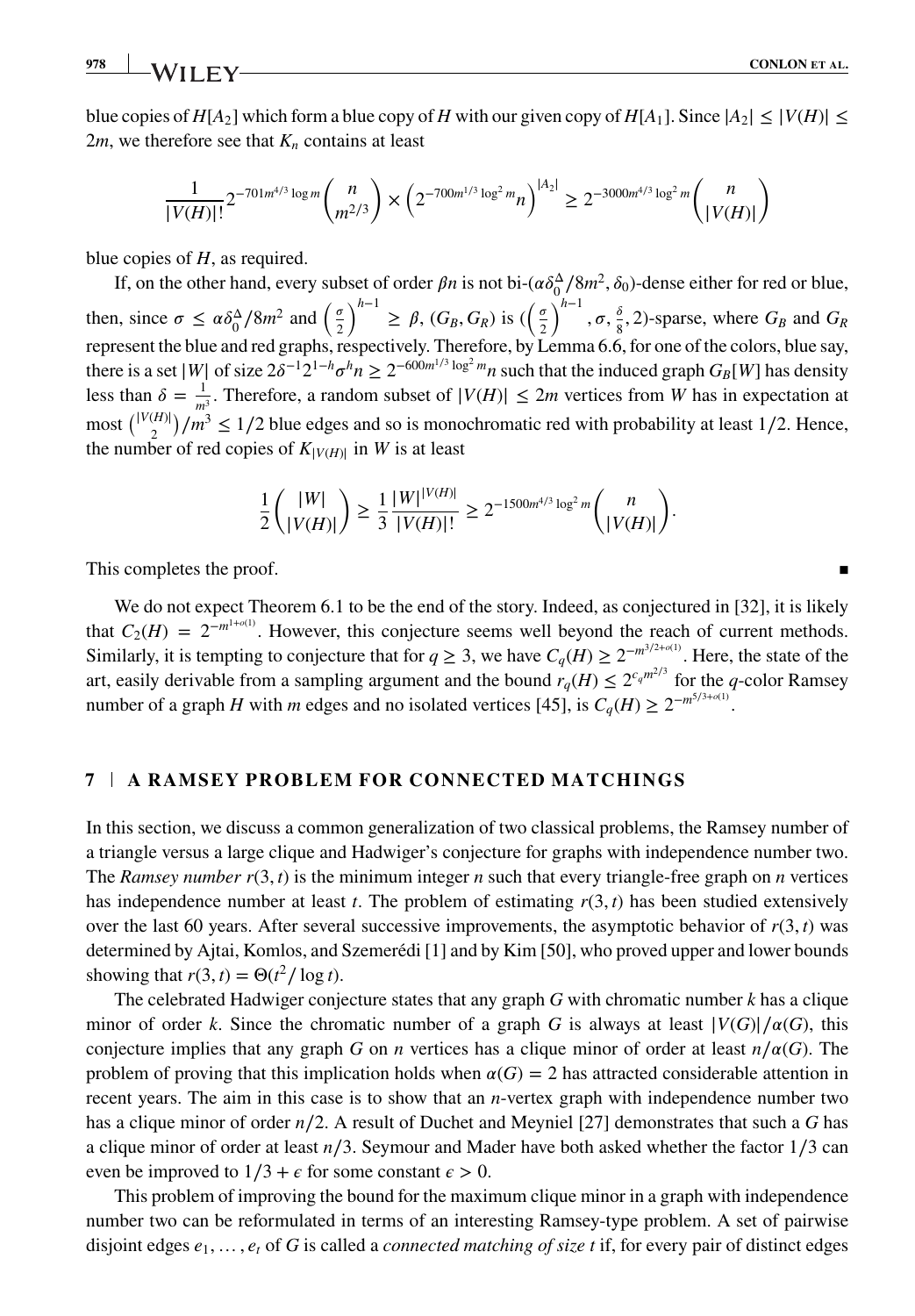$e_i, e_j$ , there is at least one edge of *G* connecting an endpoint of  $e_i$  to an endpoint of  $e_j$ . It was observed by Thomassé that the following conjecture is equivalent to the above problem of improving the constant factor 1∕3.

**Conjecture 7.1.** *There exists a constant C such that every n-vertex graph G with*  $\alpha(G) = 2$  *contains a connected matching of size at least n*∕*C.*

It was proved in [48] that if a graph *G* with independence number two has a connected matching of size *t*, then it has a clique minor of order at least  $n/3 + t/9$ . In the other direction, the same authors showed that if *G* has a clique minor of order at least  $n/3 + t$ , then *G* contains a connected matching of size at least  $\frac{3t}{4} - 1$ . Improving on earlier work, Fox [33] showed that an *n*-vertex graph *G* with  $\alpha(G) = 2$  has a connected matching of size  $\Omega(n^{4/5} \log^{1/5} n)$ , which remains the best known bound for Conjecture 7.1.

Motivated by the above conjecture, Füredi, Gyárfás, and Simonyi [40] proposed a more general question. A set of pairwise disjoint edges  $e_1, \ldots, e_t$  of *G* is called an *s-connected matching of size t* if, for every pair of distinct edges  $e_i$ ,  $e_j$ , there are at least *s* edges of *G* connecting an endpoint of  $e_i$  to an endpoint of  $e_i$ . For  $1 \le s \le 4$ , let  $f_s(t)$  be the minimum *n* such that every graph on *n* vertices with independence number two contains an *s*-connected matching of size *t*. Note that a 4-connected matching is just a clique of order 2*t*, so the function  $f_4(t)$  is just the Ramsey number  $r(3, 2t)$  mentioned above and has order of magnitude Θ(*t* <sup>2</sup>∕ log *t*). Using this notation, Conjecture 7.1 states that *f*1(*t*) is linear in *t*. Füredi, Gyárfás, and Simonyi [40] asked to determine the order of magnitude of *fs*(*t*). As a first step towards this goal, they asked whether the functions can be separated, that is, whether  $f_1(t) \ll f_2(t) \ll f_3(t) \ll f_4(t)$ . They also proved that  $f_2(t) \leq O(t^{3/2})$ . We improve this bound to  $f_2(t) \leq O(t^{4/3} \log^{-1/3} t)$ . We also prove that  $f_3(t) \leq O(t^{3/2})$ , which implies that  $f_3(t) \ll f_4(t)$ , partially answering their question.

**Theorem 7.1.** *There are positive constants c, c' such that if G is an n-vertex graph with*  $\alpha(G)$  = 2*, then G contains a 3-connected matching of size cn*<sup>2</sup>∕<sup>3</sup> *and a 2-connected matching of size*  $c'n^{3/4} \log^{1/4} n$ .

*Proof.* Let *t* be the size of the matching we are trying to find. Since  $\alpha(G) = 2$ , note that for every vertex  $v \in G$  its nonneighbors form a clique in G. Therefore, we can assume that every vertex is adjacent to all but at most  $2t - 1$  vertices, that is,  $\delta(G) \geq n - 2t$ , or we are done. Pick two vertices  $u, v$  of *G* uniformly at random. Let  $A_{u,v}$  be the set of vertices adjacent to neither *u* nor *v* and  $B_{u,v}$ the set of vertices adjacent to at most one of *u* or *v*. By the discussion above, it is easy to see that  $|B_{uv}|$  ≤ 2(*n* −  $\delta(G)$ ) ≤ 4*t*. We need the following claim.

*Claim* 7.1. With probability at least 3/5, the set  $A_{u,v}$  has size at most  $10t^2/n$ .

*Proof.* Note that a vertex *w* of *G* belongs to *Au,<sup>v</sup>* only if both *u* and *v* are nonneighbors of *w*. The probability of this event is at most  $\left(\frac{n-\delta(G)}{n}\right)^2 \leq 4t^2/n^2$ . Therefore, the expected size of  $A_{u,v}$  is at most  $4t^2/n$ . The result now follows from Markov's inequality.

This claim implies that all but at most  $0.4\binom{n}{2} \le n^2/5$  pairs *u*, *v* in *G* have  $|A_{u,v}| \le 10t^2/n$ . Since *G* has at least  $n(n-2t)/2$  edges and  $t \ll n$ , we conclude that there is a set *F* of at least  $n^2/4$  edges of *G* such that  $|A_{u,v}| \le 10t^2/n$  for every edge  $(u, v) \in F$ .

To find a 3-connected matching in *G*, choose  $t = 0.2 n^{2/3}$  and consider an auxiliary graph *H* whose vertex set is F and where two vertices  $(u, v)$  and  $(u', v')$  are adjacent if these pairs share a vertex or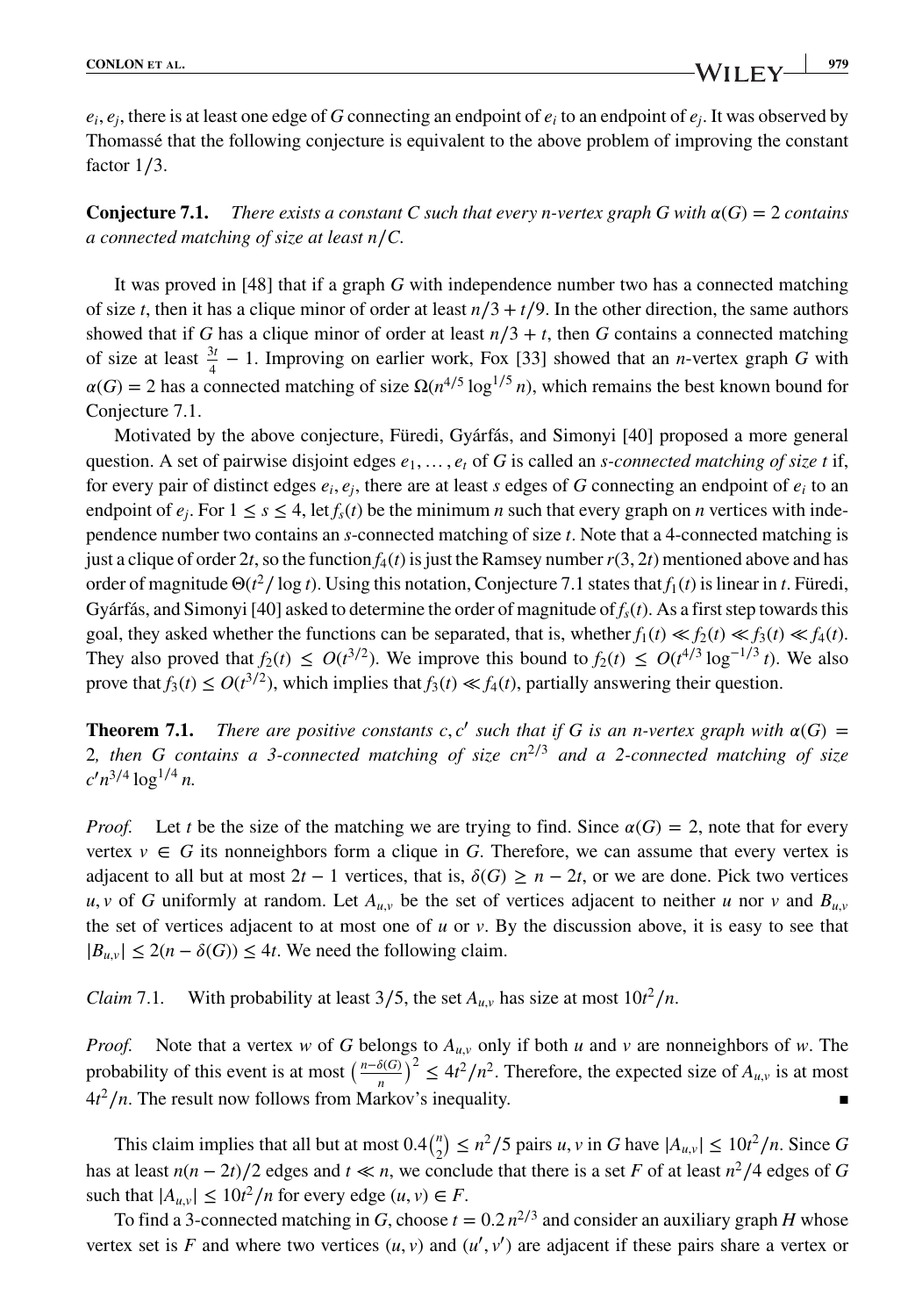there are at most two edges of *G* between  $(u, v)$  and  $(u', v')$ . Note that by definition an independent set in *H* corresponds to a 3-connected matching in *G*. To find a large independent set in *H*, we will estimate its maximum degree. Given a pair  $(u, v) \in F$ , there are at most 2*n* other pairs which intersect  $(u, v)$ . Note also that if between disjoint pairs  $(u, v)$  and  $(u', v')$  there are at most 2 edges, then either both  $u', v' \in B_{u,v}$  or at least one of them is in  $A_{u,v}$ . Therefore, the number of pairs  $(u', v')$  incident to  $(u, v)$  in *H* is at most

$$
\Delta(H) \le 2n + { |B_{u,v}| \choose 2} + |A_{u,v}| \cdot n \le 2n + 8t^2 + 10t^2 \le 19t^2,
$$

where we used that  $n \ll t^2$ . Thus, a well-known lower bound on  $\alpha(H)$  implies that it contains an independent set of size at least  $\frac{|V(H)|}{\Delta(H)+1} \ge \frac{n^2/4}{20t^2} > t$ .

The proof for 2-connected matchings is similar, but with one additional twist. Let  $t = c'n^{3/4} \log^{1/4} n$ for some *c'* we choose later and let *H'* be the graph with vertex set *F* and where two vertices  $(u, v)$ and  $(u', v')$  are adjacent if these pairs share a vertex or there is at most one edge of *G* between  $(u, v)$ and  $(u', v')$ . An independent set in  $H'$  will give us a 2-connected matching. To estimate the maximum degree of  $H'$ , note that if between disjoint pairs  $(u, v)$  and  $(u', v')$  there is at most one edge, then either both  $u', v' \in A_{u,v}$  or one of them is in  $A_{u,v}$  and the other is in  $B_{u,v}$ . Therefore, the number of pairs  $(u', v')$ incident to  $(u, v)$  in  $H'$  is at most

$$
\Delta(H') \le 2n + { |A_{u,v}| \choose 2} + |A_{u,v}| \cdot |B_{u,v}| \le 2n + 50t^4/n^2 + 40t^3/n \le 41t^3/n,
$$

where we used that both  $n, t^4/n^2 \ll t^3/n$ . Next we observe that the vertex set of *H'* does not contain three disjoint pairs  $(u_i, v_i)$ ,  $1 \le i \le 3$ , which form a triangle. Suppose otherwise. Then, since the number of edges between every pair is at most one, we can assume, without loss of generality, that *u*<sup>1</sup> is a nonneighbor of both  $u_2$  and  $v_2$ . Since also  $u_1$  has at most one neighbor in  $u_3$ ,  $v_3$ , we can assume it is not adjacent to  $u_3$ . Moreover,  $u_3$  has at most one neighbor in  $u_2$ ,  $v_2$ . But then, if  $u_3$  is not adjacent to  $v_2$ , say,  $u_1$ ,  $v_2$ ,  $u_3$  form an independent set in *G*, contradicting  $\alpha(G) = 2$ . Thus, every triangle in *H'* has at least two vertices whose corresponding pairs intersect. Therefore, the total number of triangles *t*(*H*′ ) in *H'* satisfies *t*(*H'*) ≤ 2*n*⋅Δ(*H'*)⋅|*V*(*H'*)| ≤ 82*t*<sup>3</sup>|*V*(*H'*)|. To conclude the proof, we use a well-known bound ([10], Lemma 12.16) on the independence number of a graph with few triangles (see also [8] for a more general result). This bound says that

$$
\alpha(H') \ge 0.1 \frac{|V(H')|}{\Delta(H')} \left( \log \Delta(H') - 0.5 \log(t(H')/|V(H')|) \right) \ge \Omega\left(\frac{n^3}{t^3} \log(t^{3/2}/n)\right) = \Omega\left(\frac{n^3}{t^3} \log n\right),
$$

where we used that  $|V(H')| \ge n^2/4$ ,  $\Delta(H') \le 41t^3/n$  and  $t^{3/2}/n > n^{1/8}$ . By choosing *c'* in the definition of *t* sufficiently small, we have that  $\alpha(H') > t$ , completing the proof.

In order to obtain further separation results between the functions  $f_1(t)$ ,  $f_2(t)$ , and  $f_3(t)$ , one needs to obtain good lower bounds. In particular, it would be interesting to show that  $f_2(t) \geq t^{1+\epsilon}$  for some constant  $\epsilon > 0$ .

#### **ACKNOWLEDGMENTS**

Section 2 was first written in May 2015, predating a recent paper of Geneson [41] showing that  $T_k \leq k^{5/2 + o(1)}$ . More recently Balogh, Linz, and Mattos [9] independently investigated the question of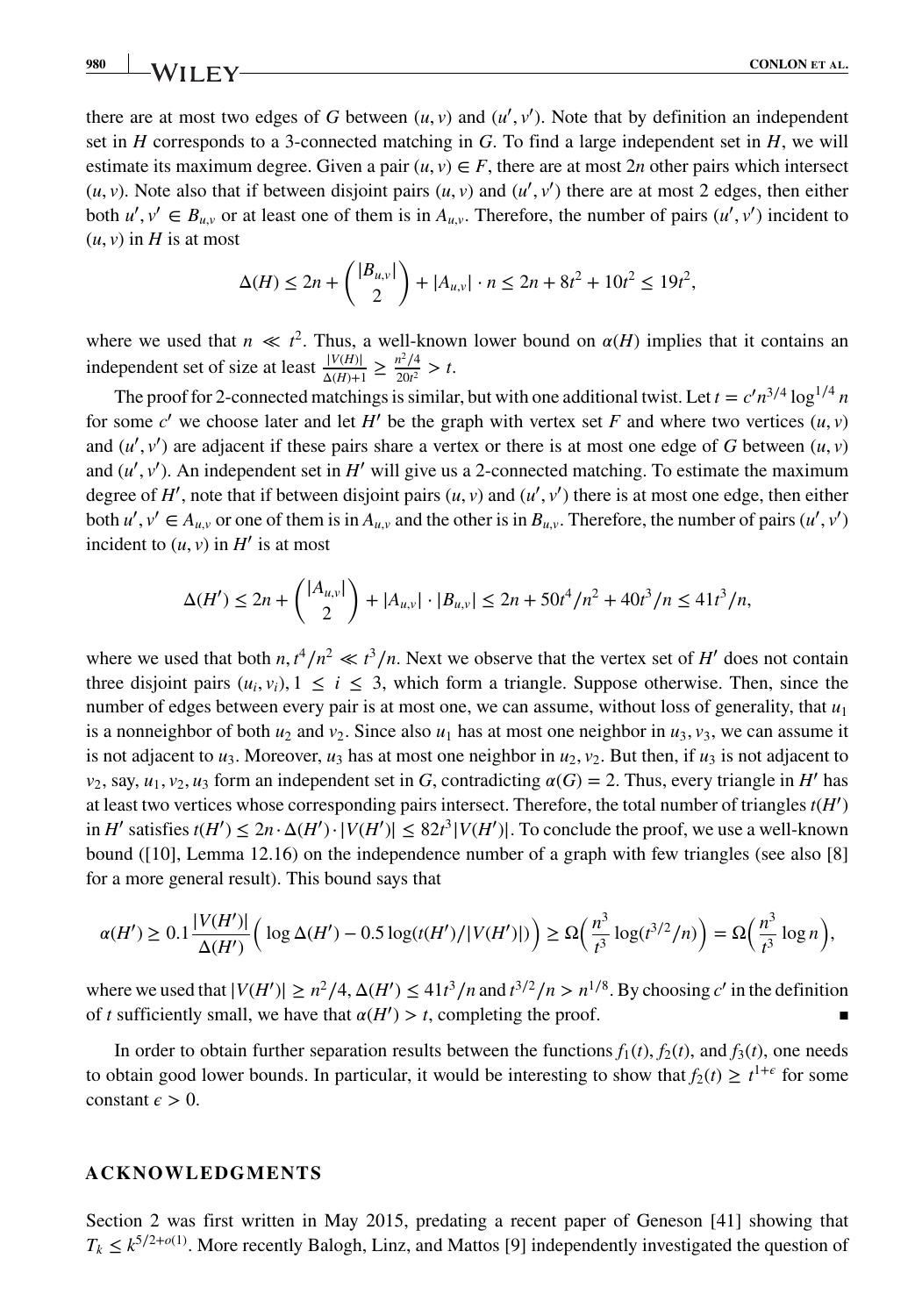estimating  $T_k$  and showed that  $T_k = k^{2+o(1)}$  (which is slightly weaker than Corollary 2.4). We would like to thank Kevin Ford for some helpful discussions on this theme and also thank the anonymous referees for their careful reading of the paper and useful suggestions.

## **REFERENCES**

- 1. M. Ajtai, J. Komlós, and E. Szemerédi, *A note on Ramsey numbers*, J. Combin. Theory Ser. A. **29** (1980), 354–360.
- 2. P. Allen, J. Böttcher, J. Hladký, and D. Piguet, *Turánnical hypergraphs*, Random Structures Algorithms. **42** (2013), 29–58.
- 3. N. Alon, *Problems and results in extremal combinatorics I*, Discrete Math. **273** (2003), 31–53.
- 4. N. Alon, *Problems and results in extremal combinatorics II*, Discrete Math. **308** (2008), 4460–4472.
- 5. N. Alon, *Problems and results in extremal combinatorics III*, J. Combin. **7** (2016), 233–256.
- 6. N. Alon, Y. Caro, and Z. Tuza, *Sub-Ramsey numbers for arithmetic progressions*, Graphs Combin. **5** (1989), 307–314.
- 7. N. Alon and M. Krivelevich, *The concentration of the chromatic number of random graphs*, Combinatorica. **17** (1997), 303–313.
- 8. N. Alon, M. Krivelevich, and B. Sudakov, *Coloring graphs with sparse neighborhoods*, J. Combin. Theory Ser. B. **77** (1999), 73–82.
- 9. J. Balogh, W. Linz, and L. Mattos, *Long rainbow arithmetic progressions*, preprint available at arXiv:1905.03811.
- 10. B. Bollobás, *Random graphs*, 2nd ed., Cambridge University Press, Cambridge, 2001.
- 11. B. Bollobás and V. Nikiforov, *Books in graphs*, Eur. J. Combin. **26** (2005), 259–270.
- 12. B. Bollobás and V. Nikiforov, *Joints in graphs*, Discrete Math. **308** (2008), 9–19.
- 13. B. Bollobás and V. Nikiforov, *Large joints in graphs*, Eur. J. Combin. **32** (2011), 33–44.
- 14. S.A. Burr, P. Erdős, R.J. Faudree, and R.H. Schelp, On the difference between consecutive Ramsey numbers, Util. Math. **35** (1989), 115–118.
- 15. S.A. Burr and V. Rosta, *On the Ramsey multiplicity of graphs Problems and recent results*, J. Graph Theory. **4** (1980), 347–361.
- 16. Y. Caro, *Extremal problems concerning transformations of the edges of the complete hypergraphs*, J. Graph Theory. **11** (1987), 25–37.
- 17. J. Cilleruelo, *Infinite C*4*-free graphs*. Preprint.
- 18. D. Conlon, *Hypergraph packing and sparse bipartite Ramsey numbers*, Combin. Probab. Comput. **18** (2009), 913–923.
- 19. D. Conlon, *On the Ramsey multiplicity of complete graphs*, Combinatorica. **32** (2012), 171–186.
- 20. D. Conlon, *The Ramsey number of dense graphs*, Bull. London Math. Soc. **45** (2013), 483–496.
- 21. D. Conlon, *Combinatorial theorems relative to a random set*. Proceedings of the International Congress of Mathematicians, Vol. 4, pp. 303–328, 2014.
- 22. D. Conlon, J. Fox, and V. Rödl, *Hedgehogs are not colour blind*, J. Combin. **8** (2017), 475–485.
- 23. D. Conlon, J. Fox, and B. Sudakov, *Short proofs of some extremal results*, Combin. Probab. Comput. **23** (2014), 8–28.
- 24. D. Conlon, J. Fox, and B. Sudakov, *Recent developments in graph Ramsey theory*. Surveys in Combinatorics 2015, London Math. Soc. Lecture Note Ser., Cambridge University Press, Cambridge, Vol. 424, 2015, pp. 49–118.
- 25. D. Conlon, J. Fox, and B. Sudakov, *Short proofs of some extremal results II*, J. Combin. Theory Ser. B. **121** (2016), 173–196.
- 26. D. Conlon, J. Fox, and B. Sudakov, *Books versus triangles at the extremal density*, SIAM J. Discrete Math. **34** (2020), 385–398.
- 27. P. Duchet and H. Meyniel, *On Hadwiger's number and the stability number*. Graph theory (Cambridge, 1981), North-Holland Math. Stud., 62, North-Holland, Amsterdam-New York, 1982, pp. 71–73.
- 28. P. Erdős, *On a theorem of Rademacher-Turán*, Illinois J. Math. **6** (1962), 122–127.
- 29. P. Erdős, *On the number of complete subgraphs contained in certain graphs*, Magyar Tud. Akad. Mat. Kutató Int. Közl. **7** (1962), 459–474.
- 30. P. Erdős, *On the number of complete subgraphs and circuits contained in graphs*, Časopis Pěst. Mat. 94 (1969), 290–296.
- 31. P. Erdős and E. Szemerédi, *On a Ramsey type theorem*, Period. Math. Hungar. 2 (1972), 295–299.